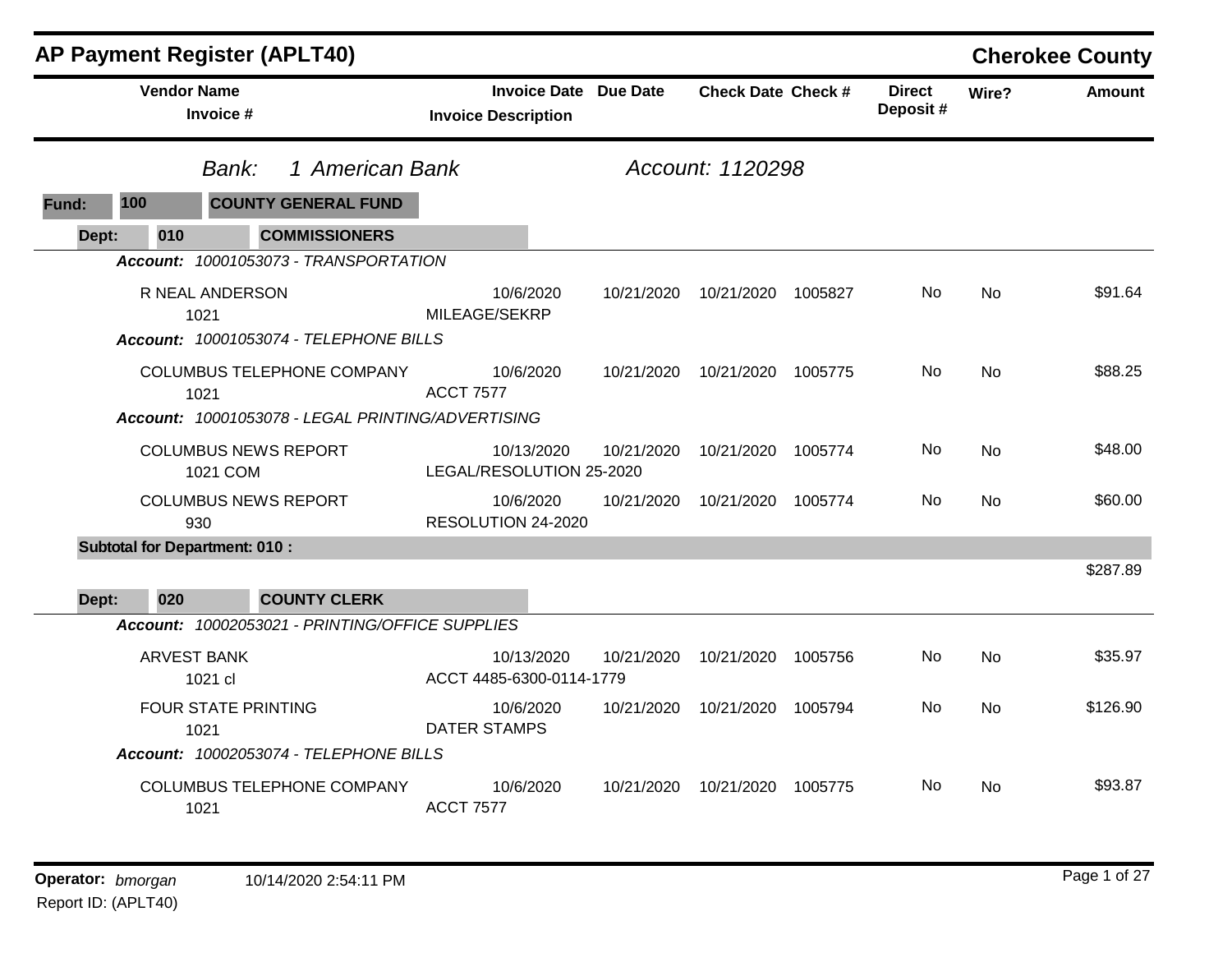|       | <b>AP Payment Register (APLT40)</b>                                       |                                                            |            |                           |         |                           |           | <b>Cherokee County</b> |
|-------|---------------------------------------------------------------------------|------------------------------------------------------------|------------|---------------------------|---------|---------------------------|-----------|------------------------|
|       | <b>Vendor Name</b><br>Invoice #                                           | <b>Invoice Date Due Date</b><br><b>Invoice Description</b> |            | <b>Check Date Check #</b> |         | <b>Direct</b><br>Deposit# | Wire?     | <b>Amount</b>          |
|       | <b>Subtotal for Department: 020:</b>                                      |                                                            |            |                           |         |                           |           | \$256.74               |
| Dept: | 030<br><b>TREASURER</b>                                                   |                                                            |            |                           |         |                           |           |                        |
|       | Account: 10003053074 - TELEPHONE BILLS                                    |                                                            |            |                           |         |                           |           |                        |
|       | COLUMBUS TELEPHONE COMPANY<br>1021                                        | 10/6/2020<br><b>ACCT 7577</b>                              | 10/21/2020 | 10/21/2020 1005775        |         | No.                       | No.       | \$159.06               |
|       | <b>Account: 10003053299 - S.P.A.R.K Planning</b>                          |                                                            |            |                           |         |                           |           |                        |
|       | <b>ARVEST BANK</b><br>1021 TR                                             | 10/13/2020<br>ACCT 4485-6300-0114-1928                     | 10/21/2020 | 10/21/2020                | 1005756 | No                        | <b>No</b> | \$540.00               |
|       | <b>Subtotal for Department: 030:</b>                                      |                                                            |            |                           |         |                           |           |                        |
|       |                                                                           |                                                            |            |                           |         |                           |           | \$699.06               |
| Dept: | 040<br><b>ATTORNEY</b><br>Account: 10004053021 - PRINTING/OFFICE SUPPLIES |                                                            |            |                           |         |                           |           |                        |
|       |                                                                           |                                                            |            |                           |         |                           |           |                        |
|       | <b>COMMERCE BANK</b><br>1021 ATT                                          | 10/14/2020<br>ACCT 0001-4104-5690                          | 10/21/2020 | 10/21/2020                | 1005777 | No                        | <b>No</b> | \$165.64               |
|       | Account: 10004053030 - GASOLINE                                           |                                                            |            |                           |         |                           |           |                        |
|       | <b>ARVEST BANK</b><br>1021 ATT                                            | 10/13/2020<br>ACCT 4485-6300-0114-1936                     | 10/21/2020 | 10/21/2020                | 1005756 | No                        | <b>No</b> | \$32.84                |
|       | <b>COMMERCE BANK</b><br>1021 ATT2                                         | 10/14/2020<br>ACCT 0000-3278-5388                          | 10/21/2020 | 10/21/2020                | 1005777 | No                        | <b>No</b> | \$29.65                |
|       | <b>ARVEST BANK</b>                                                        | 10/13/2020                                                 | 10/21/2020 | 10/21/2020 1005756        |         | No                        | No        | \$58.95                |
|       | 1021 ATT1                                                                 | ACCT 4485-6300-0114-1944                                   |            |                           |         |                           |           |                        |
|       | Account: 10004053068 - OTHER COMMODITIES                                  |                                                            |            |                           |         |                           |           |                        |
|       | <b>CULLIGAN OF JOPLIN</b><br>174942                                       | 10/13/2020<br><b>INV 174942</b>                            | 10/21/2020 | 10/21/2020 1005784        |         | No                        | No        | \$7.20                 |
|       | Account: 10004053074 - TELEPHONE BILLS                                    |                                                            |            |                           |         |                           |           |                        |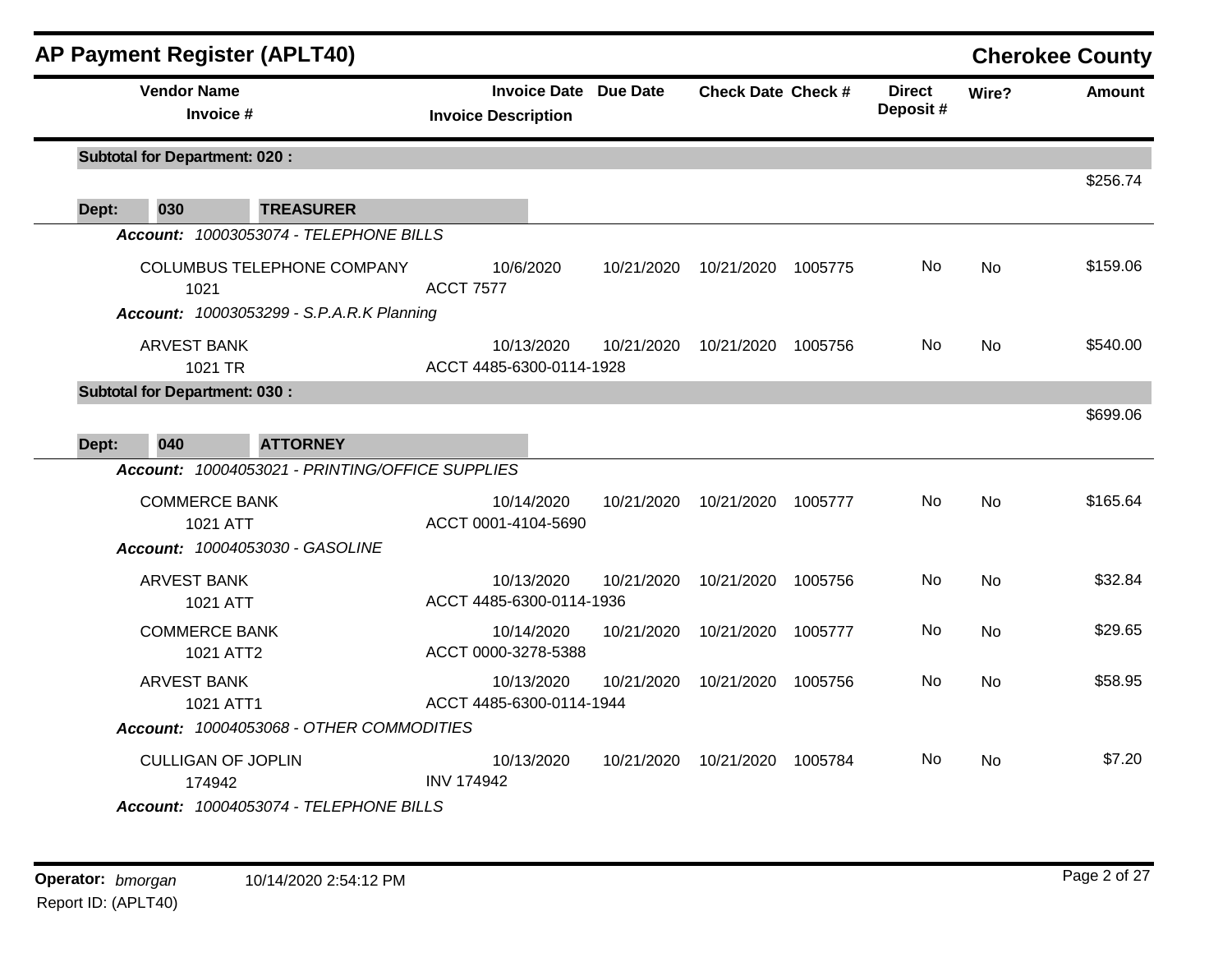| <b>AP Payment Register (APLT40)</b>              |                                                            |            |                           |         |                           |           | <b>Cherokee County</b> |
|--------------------------------------------------|------------------------------------------------------------|------------|---------------------------|---------|---------------------------|-----------|------------------------|
| <b>Vendor Name</b><br>Invoice #                  | <b>Invoice Date Due Date</b><br><b>Invoice Description</b> |            | <b>Check Date Check #</b> |         | <b>Direct</b><br>Deposit# | Wire?     | <b>Amount</b>          |
| <b>COLUMBUS TELEPHONE COMPANY</b><br>1021        | 10/6/2020<br><b>ACCT 7577</b>                              | 10/21/2020 | 10/21/2020                | 1005775 | No.                       | <b>No</b> | \$294.14               |
| Account: 10004053075 - DUES/SUBSCRIPTIONS        |                                                            |            |                           |         |                           |           |                        |
| <b>ARVEST BANK</b><br>1021 ATT2                  | 10/13/2020<br>ACCT 4485-6300-0114-1977                     | 10/21/2020 | 10/21/2020                | 1005756 | No                        | <b>No</b> | \$42.48                |
| CHEROKEE COUNTY NEWS-ADVOCATE<br>8518            | 10/13/2020<br><b>ACCT 8518</b>                             | 10/21/2020 | 10/21/2020                | 1005766 | No                        | <b>No</b> | \$166.73               |
| <b>COMMERCE BANK</b><br>1021 ATT1                | 10/14/2020<br>ACCT 0000-1062-4013                          | 10/21/2020 | 10/21/2020 1005777        |         | No                        | <b>No</b> | \$20.00                |
| Account: 10004053089 - OTHER CONTRACTUAL         |                                                            |            |                           |         |                           |           |                        |
| <b>COMMERCE BANK</b><br>1021 ATT                 | 10/14/2020<br>ACCT 0001-4104-5690                          | 10/21/2020 | 10/21/2020                | 1005777 | No                        | <b>No</b> | \$38.00                |
| POSTMASTER GENERAL<br>1021                       | 10/13/2020<br>PO BOX 78                                    | 10/21/2020 | 10/21/2020                | 1005822 | No                        | <b>No</b> | \$150.00               |
| THOMSON REUTERS - WEST<br>843077457              | 10/13/2020<br>INV 843077457                                | 10/21/2020 | 10/21/2020                | 1005840 | No                        | No.       | \$292.95               |
| <b>Subtotal for Department: 040:</b>             |                                                            |            |                           |         |                           |           |                        |
| 050<br><b>REGISTER OF DEEDS</b><br>Dept:         |                                                            |            |                           |         |                           |           | \$1,298.58             |
| Account: 10005053021 - PRINTING/OFFICE SUPPLIES  |                                                            |            |                           |         |                           |           |                        |
| <b>COMMERCE BANK</b><br>1021ROD                  | 10/13/2020<br>ACCT 0000-0111-8991                          | 10/21/2020 | 10/21/2020 1005777        |         | No                        | <b>No</b> | \$210.69               |
| Account: 10005053074 - UTILITIES/TELEPHONE BILLS |                                                            |            |                           |         |                           |           |                        |
| COLUMBUS TELEPHONE COMPANY<br>1021               | 10/6/2020<br><b>ACCT 7577</b>                              | 10/21/2020 | 10/21/2020                | 1005775 | No                        | <b>No</b> | \$91.28                |
| <b>Subtotal for Department: 050:</b>             |                                                            |            |                           |         |                           |           |                        |
|                                                  |                                                            |            |                           |         |                           |           | \$301.97               |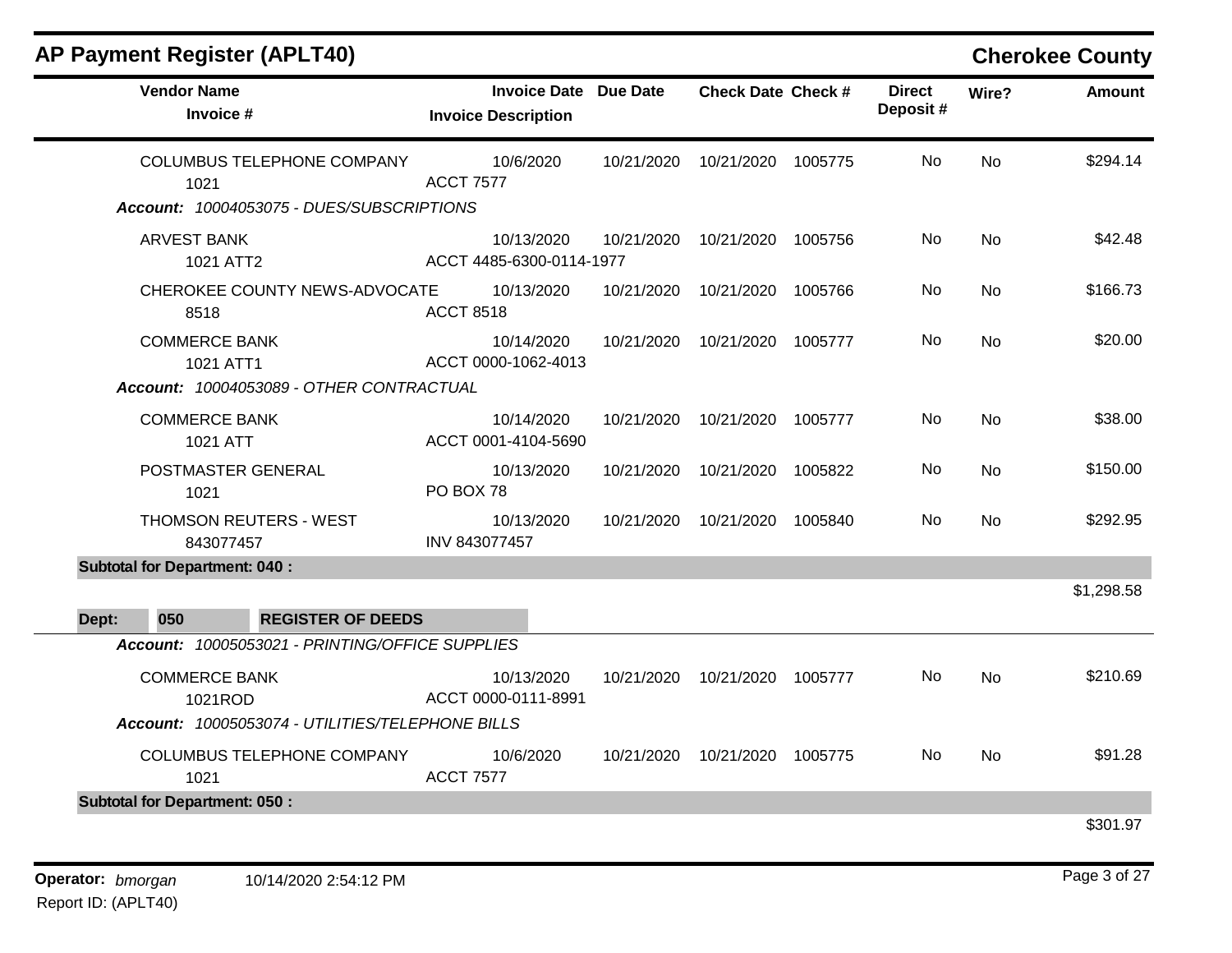|       |                                      | <b>AP Payment Register (APLT40)</b>             |                                                                                                |            |                           |         |                           |           | <b>Cherokee County</b> |
|-------|--------------------------------------|-------------------------------------------------|------------------------------------------------------------------------------------------------|------------|---------------------------|---------|---------------------------|-----------|------------------------|
|       | <b>Vendor Name</b><br>Invoice #      |                                                 | <b>Invoice Date Due Date</b><br><b>Invoice Description</b>                                     |            | <b>Check Date Check #</b> |         | <b>Direct</b><br>Deposit# | Wire?     | <b>Amount</b>          |
| Dept: | 060                                  | <b>SHERIFF &amp; JAIL</b>                       |                                                                                                |            |                           |         |                           |           |                        |
|       |                                      | Account: 10006053021 - PRINTING/OFFICE SUPPLIES |                                                                                                |            |                           |         |                           |           |                        |
|       | QUILL CORPORATION<br>10549805        |                                                 | 10/6/2020<br>INV 10549805                                                                      | 10/21/2020 | 10/21/2020                | 1005825 | No                        | No        | \$47.95                |
|       | 10993                                | <b>FOUR STATE PRINTING</b>                      | 10/7/2020<br><b>INV 10993</b>                                                                  | 10/21/2020 | 10/21/2020                | 1005794 | No.                       | <b>No</b> | \$77.40                |
|       | QUILL CORPORATION<br>10854258        |                                                 | 10/7/2020<br>INV 10854258                                                                      | 10/21/2020 | 10/21/2020                | 1005825 | No                        | <b>No</b> | \$14.98                |
|       | <b>QUILL CORPORATION</b><br>10569178 |                                                 | 9/17/2020<br>INV 10569178                                                                      | 10/21/2020 | 10/21/2020                | 1005825 | No                        | <b>No</b> | \$217.95               |
|       | <b>ARVEST BANK</b><br>1021 SH1       |                                                 | 10/13/2020<br>ACCT 4485-6300-0114-1670<br>Account: 10006053022 - EMPLOYEE UNIFORMS/ACCESSORIES | 10/21/2020 | 10/21/2020                | 1005756 | No                        | <b>No</b> | \$7.10                 |
|       |                                      |                                                 |                                                                                                |            |                           |         |                           |           |                        |
|       | <b>COMMERCE BANK</b><br>1021 SH4     |                                                 | 10/14/2020<br>ACCT 0000-0188-4600                                                              | 10/21/2020 | 10/21/2020                | 1005777 | No                        | No        | \$30.59                |
|       | <b>COMMERCE BANK</b><br>1021 SH1     |                                                 | 10/14/2020<br>ACCT 0000-0198-5019                                                              | 10/21/2020 | 10/21/2020                | 1005777 | No.                       | <b>No</b> | \$51.58                |
|       | 0461631                              | SIRCHIE FINGER PRINT LABORATORIES               | 10/6/2020<br>INV 0461631                                                                       | 10/21/2020 | 10/21/2020                | 1005833 | No                        | <b>No</b> | \$251.40               |
|       | 016440197                            | <b>GALLS INCORPORATED</b>                       | 10/6/2020<br>INV 016440197                                                                     | 10/21/2020 | 10/21/2020                | 1005796 | No                        | <b>No</b> | \$192.00               |
|       | 00106647                             | TBS ELECTRONICS, INC                            | 10/13/2020<br>INV 00106647                                                                     | 10/21/2020 | 10/21/2020                | 1005837 | No                        | <b>No</b> | \$72.00                |
|       |                                      | Account: 10006053025 - PARTS/VEHICLE REPAIRS    |                                                                                                |            |                           |         |                           |           |                        |
|       | 1021                                 | FULL SERVICE AUTOMOTIVE                         | 10/6/2020<br>WINDSHIELD                                                                        | 10/21/2020 | 10/21/2020                | 1005795 | No.                       | No.       | \$372.89               |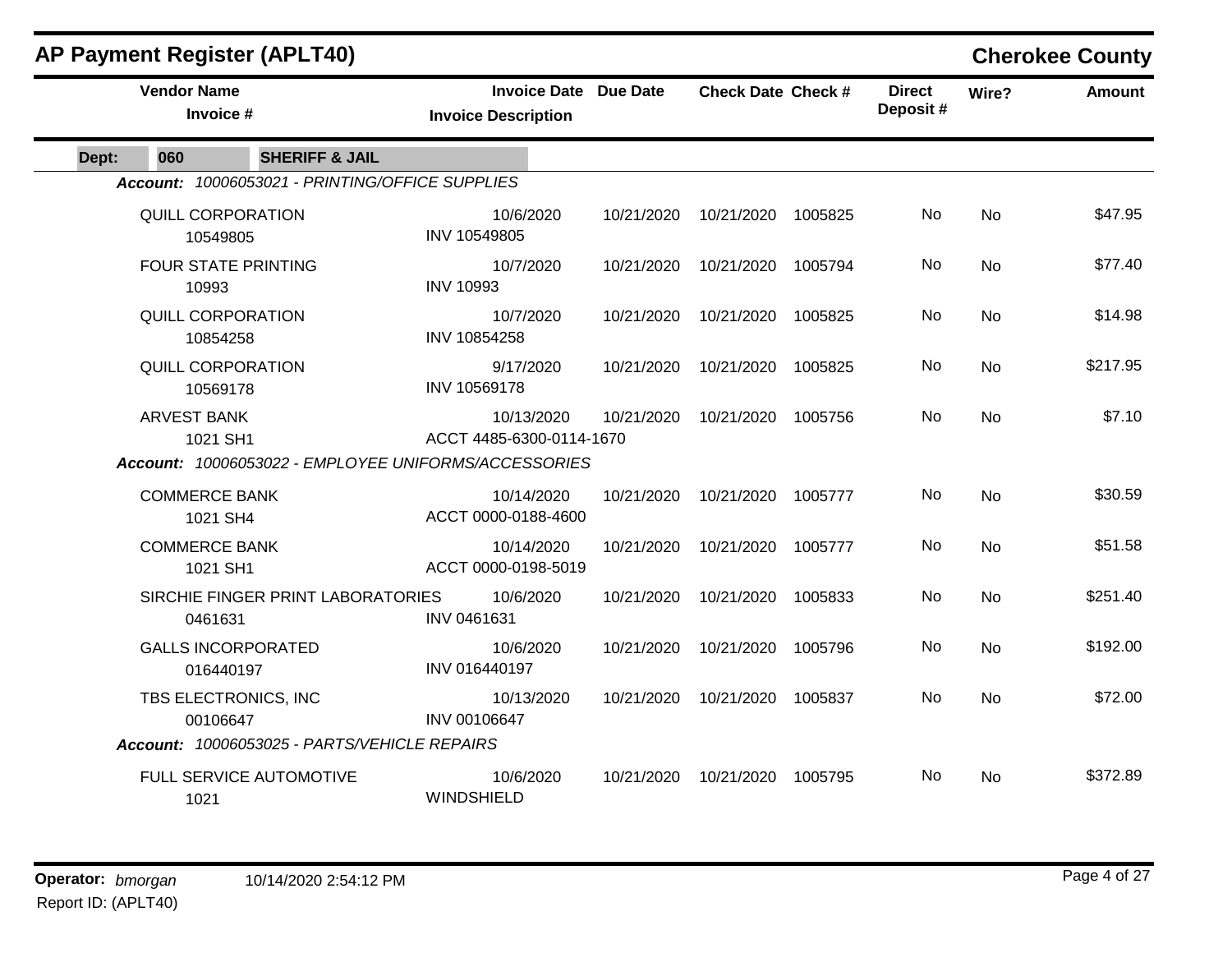| <b>AP Payment Register (APLT40)</b>              |                                                     |            |                                 |         |                           |           | <b>Cherokee County</b> |
|--------------------------------------------------|-----------------------------------------------------|------------|---------------------------------|---------|---------------------------|-----------|------------------------|
| <b>Vendor Name</b><br>Invoice #                  | Invoice Date Due Date<br><b>Invoice Description</b> |            | <b>Check Date Check #</b>       |         | <b>Direct</b><br>Deposit# | Wire?     | <b>Amount</b>          |
| NATALINIS AUTOMOTIVE<br>749525                   | 10/6/2020<br><b>INV 749525</b>                      |            | 10/21/2020  10/21/2020  1005819 |         | No.                       | No        | \$7.48                 |
| NATALINIS AUTOMOTIVE<br>751107                   | 10/13/2020<br><b>INV 751107</b>                     |            | 10/21/2020  10/21/2020  1005819 |         | No.                       | No        | \$3.08                 |
| NATALINIS AUTOMOTIVE<br>750900                   | 10/13/2020<br><b>INV 750900</b>                     |            | 10/21/2020  10/21/2020  1005819 |         | No.                       | <b>No</b> | \$6.16                 |
| NATALINIS AUTOMOTIVE<br>750792                   | 10/13/2020<br><b>INV 750792</b>                     |            | 10/21/2020  10/21/2020  1005819 |         | No.                       | No        | \$59.76                |
| NATALINIS AUTOMOTIVE<br>745839                   | 10/7/2020<br>INV 745839                             |            | 10/21/2020  10/21/2020  1005819 |         | No.                       | No        | \$144.28               |
| <b>COMMERCE BANK</b><br>1021 SH5                 | 10/14/2020<br>ACCT 0000-0198-5001                   | 10/21/2020 | 10/21/2020                      | 1005777 | No                        | <b>No</b> | \$361.17               |
| Account: 10006053030 - GASOLINE                  |                                                     |            |                                 |         |                           |           |                        |
| <b>COMMERCE BANK</b><br>1021 SH1                 | 10/14/2020<br>ACCT 0000-0198-5019                   |            | 10/21/2020  10/21/2020  1005777 |         | No.                       | No        | \$45.09                |
| Account: 10006053068 - OTHER COMMODITIES         |                                                     |            |                                 |         |                           |           |                        |
| <b>FARMERS COOPERATIVE ASSOCIATION</b><br>285789 | 10/13/2020<br><b>INV 285789</b>                     |            | 10/21/2020  10/21/2020  1005792 |         | No                        | <b>No</b> | \$25.64                |
| Account: 10006053071 - COMMUNICATIONS            |                                                     |            |                                 |         |                           |           |                        |
| BROOKS-JEFFREY MARKETING, INC<br>195027          | 10/6/2020<br><b>INV 195027</b>                      |            | 10/21/2020  10/21/2020  1005760 |         | No.                       | No        | \$24.00                |
| Account: 10006053072 - GAS, ELECTRIC, WATER      |                                                     |            |                                 |         |                           |           |                        |
| KANSAS GAS SERVICE<br>1021 SH                    | 10/7/2020<br>ACCT 510401545 1674911 36              | 10/21/2020 | 10/21/2020                      | 1005803 | No.                       | No        | \$34.25                |
| SERVICE RECYCLING, LLC<br>R2971                  | 10/7/2020<br><b>INV R2971</b>                       |            | 10/21/2020  10/21/2020  1005832 |         | No.                       | No        | \$45.00                |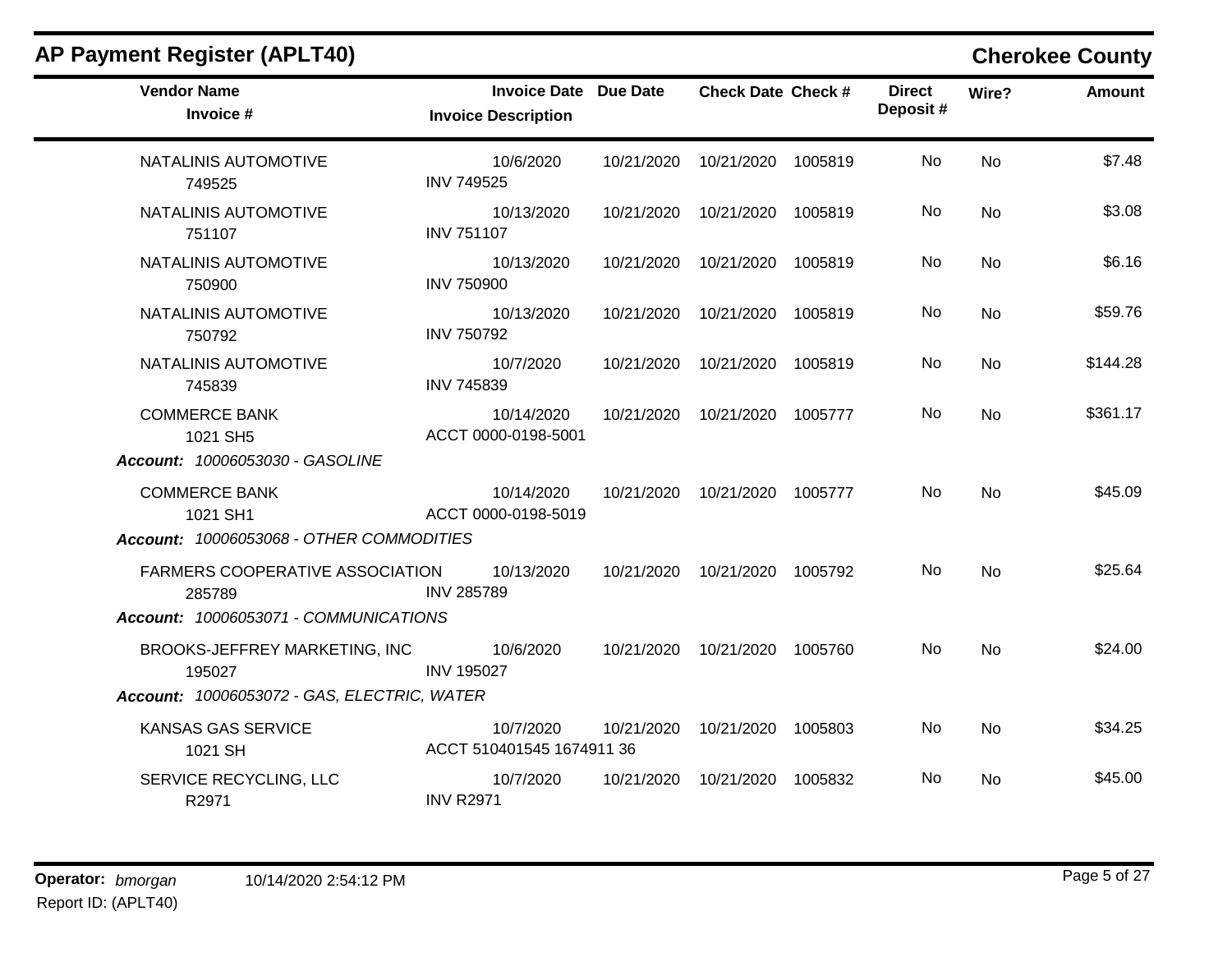| <b>AP Payment Register (APLT40)</b>                                         |                                                            |            |                                 |         |                           |           | <b>Cherokee County</b> |
|-----------------------------------------------------------------------------|------------------------------------------------------------|------------|---------------------------------|---------|---------------------------|-----------|------------------------|
| <b>Vendor Name</b><br>Invoice #                                             | <b>Invoice Date Due Date</b><br><b>Invoice Description</b> |            | <b>Check Date Check #</b>       |         | <b>Direct</b><br>Deposit# | Wire?     | <b>Amount</b>          |
| <b>CITY OF COLUMBUS</b><br>1021 SH<br>Account: 10006053073 - TRANSPORTATION | 10/7/2020<br>ACCT 09-52410-01                              |            | 10/21/2020  10/21/2020  1005770 |         | No.                       | <b>No</b> | \$120.00               |
| <b>COMMERCE BANK</b><br>1021 SH3<br>Account: 10006053074 - TELEPHONE BILLS  | 10/14/2020<br>ACCT 0000-0268-3076                          |            | 10/21/2020  10/21/2020  1005777 |         | No.                       | No        | \$127.02               |
| COLUMBUS TELEPHONE COMPANY<br>1021 SH                                       | 10/7/2020<br><b>ACCT 2963</b>                              |            | 10/21/2020  10/21/2020  1005775 |         | No.                       | <b>No</b> | \$1,590.16             |
| <b>CENTURYLINK</b><br>1021 SH                                               | 10/13/2020<br>ACCT 314237715                               |            | 10/21/2020  10/21/2020  1005763 |         | No                        | No        | \$79.26                |
| AT&T<br>1021                                                                | 10/13/2020<br>ACCT 0574120295001                           |            | 10/21/2020  10/21/2020  1005758 |         | No                        | No        | \$2.75                 |
| AT&T<br>1021 SH                                                             | 10/13/2020<br>ACCT 0305179815001                           | 10/21/2020 | 10/21/2020 1005758              |         | No.                       | <b>No</b> | \$44.34                |
| Account: 10006053080 - MAINTENANCE/BLDGS & GROUNDS                          |                                                            |            |                                 |         |                           |           |                        |
| TRUE VALUE COLUMBUS<br>B16825                                               | 10/6/2020<br><b>TRANS B16825</b>                           |            | 10/21/2020  10/21/2020          | 1005842 | No                        | No        | \$49.92                |
| TRUE VALUE COLUMBUS<br>B16782                                               | 10/6/2020<br><b>TRANS B16782</b>                           | 10/21/2020 | 10/21/2020                      | 1005842 | No                        | <b>No</b> | \$29.03                |
| R J KOOL<br>0925577                                                         | 10/7/2020<br>INV 0925577                                   | 10/21/2020 | 10/21/2020                      | 1005826 | No                        | <b>No</b> | \$636.23               |
| <b>ARVEST BANK</b><br>1021 AT                                               | 10/13/2020<br>ACCT 4485-6300-0114-1605                     | 10/21/2020 | 10/21/2020                      | 1005756 | No                        | No        | \$49.49                |
| <b>COMMERCE BANK</b><br>1021 SH                                             | 10/14/2020<br>ACCT 0000-0205-1464                          | 10/21/2020 | 10/21/2020                      | 1005777 | No                        | <b>No</b> | \$39.96                |

## *Account: 10006053083 - EQUIPMENT LEASE/RENTAL*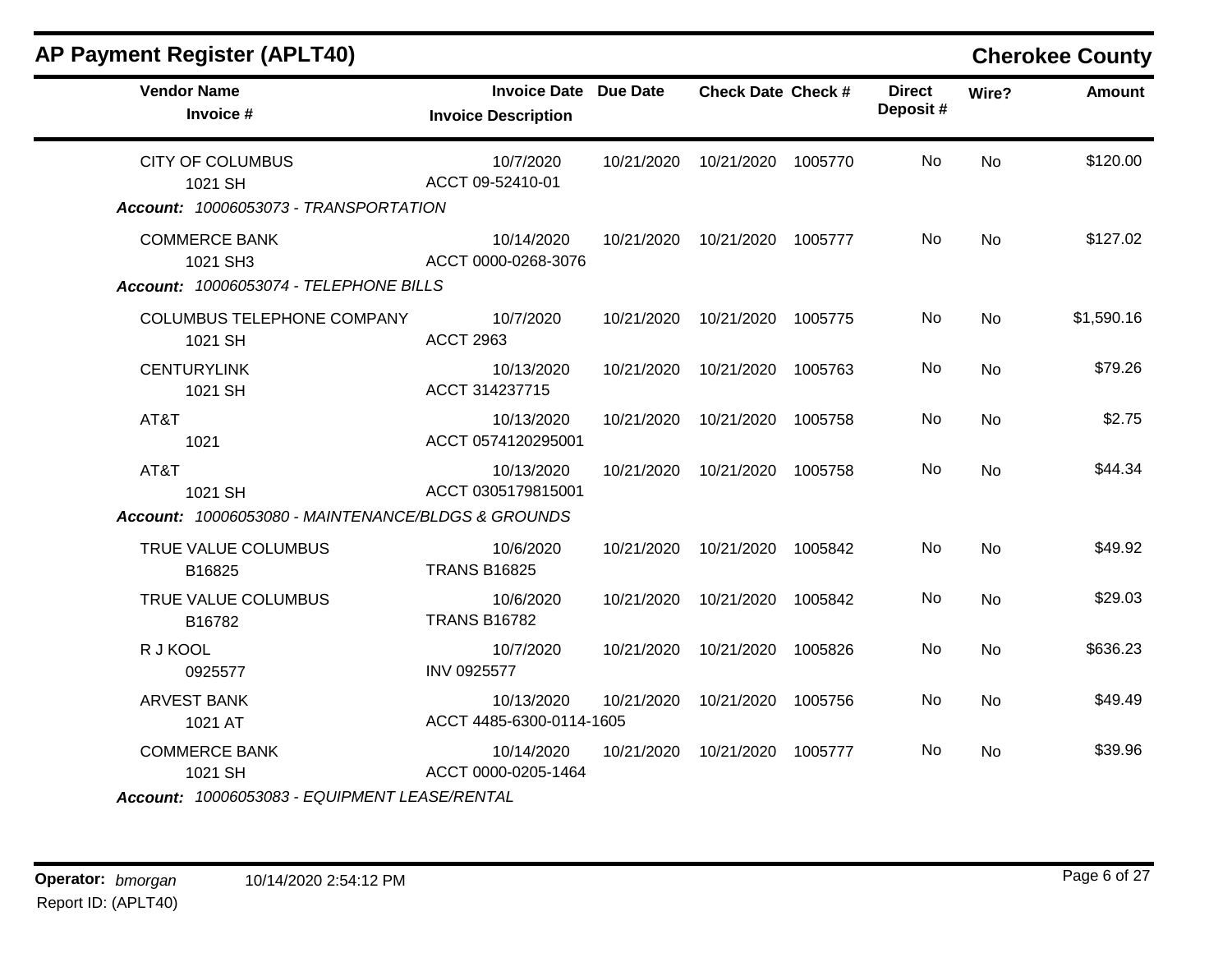| <b>Vendor Name</b><br>Invoice #                  | <b>Invoice Date Due Date</b><br><b>Invoice Description</b> |            | <b>Check Date Check #</b> |         | <b>Direct</b><br>Deposit# | Wire?     | <b>Amount</b> |
|--------------------------------------------------|------------------------------------------------------------|------------|---------------------------|---------|---------------------------|-----------|---------------|
| <b>TOSHIBA FINANCIAL SERVICES</b><br>27910849    | 10/13/2020<br><b>INV 27910849</b>                          | 10/21/2020 | 10/21/2020                | 1005841 | <b>No</b>                 | <b>No</b> | \$114.93      |
| <b>Account: 10006053299 - S.P.A.R.K Planning</b> |                                                            |            |                           |         |                           |           |               |
| <b>CINTAS CORP</b><br>8404812397                 | 10/6/2020<br>INV 8404812397                                | 10/21/2020 | 10/21/2020                | 1005768 | No                        | <b>No</b> | \$102.30      |
| TBS ELECTRONICS, INC<br>00106612                 | 10/7/2020<br>INV 00106612                                  | 10/21/2020 | 10/21/2020                | 1005837 | No                        | <b>No</b> | \$4,180.00    |
| Account: 10006053732 - INMATE FOOD               |                                                            |            |                           |         |                           |           |               |
| <b>ARVEST BANK</b><br>1021 SH2                   | 10/13/2020<br>ACCT 4485-6300-0114-1704                     | 10/21/2020 | 10/21/2020 1005756        |         | No                        | <b>No</b> | \$70.72       |
| CONSOLIDATED CORRECTIONAL FOOD SE<br>19093020    | 10/13/2020<br>INV 19093020                                 | 10/21/2020 | 10/21/2020                | 1005780 | No                        | No        | \$11,996.00   |
| Account: 10006053737 - INMATE PERSONAL ITEMS     |                                                            |            |                           |         |                           |           |               |
| <b>TURNKEY CORRECTIONS</b><br>10011272           | 10/7/2020<br>INV 10011272                                  | 10/21/2020 | 10/21/2020                | 1005844 | No.                       | <b>No</b> | \$247.34      |
| CITY TELE COIN COMPANY INC<br>23507              | 10/6/2020<br><b>INV 23507</b>                              | 10/21/2020 | 10/21/2020                | 1005772 | No.                       | <b>No</b> | \$3,000.00    |
| CITY TELE COIN COMPANY INC<br>23537              | 10/6/2020<br><b>INV 23537</b>                              | 10/21/2020 | 10/21/2020                | 1005772 | No                        | <b>No</b> | \$1,500.00    |
| <b>TURNKEY CORRECTIONS</b><br>10011381           | 10/7/2020<br>INV 10011381                                  | 10/21/2020 | 10/21/2020                | 1005844 | No                        | <b>No</b> | \$78.95       |
| <b>TURNKEY CORRECTIONS</b><br>10011160           | 10/7/2020<br>INV 10011160                                  | 10/21/2020 | 10/21/2020                | 1005844 | No                        | No        | \$1,928.71    |
| <b>TURNKEY CORRECTIONS</b><br>10010984           | 10/13/2020<br>INV 10010984                                 | 10/21/2020 | 10/21/2020                | 1005844 | No.                       | No        | \$2,232.05    |
| <b>CHARM-TEX INC</b><br>0229279                  | 10/13/2020<br>INV 0229279                                  | 10/21/2020 | 10/21/2020                | 1005764 | No.                       | No        | \$52.90       |

**AP Payment Register (APLT40) Cherokee County**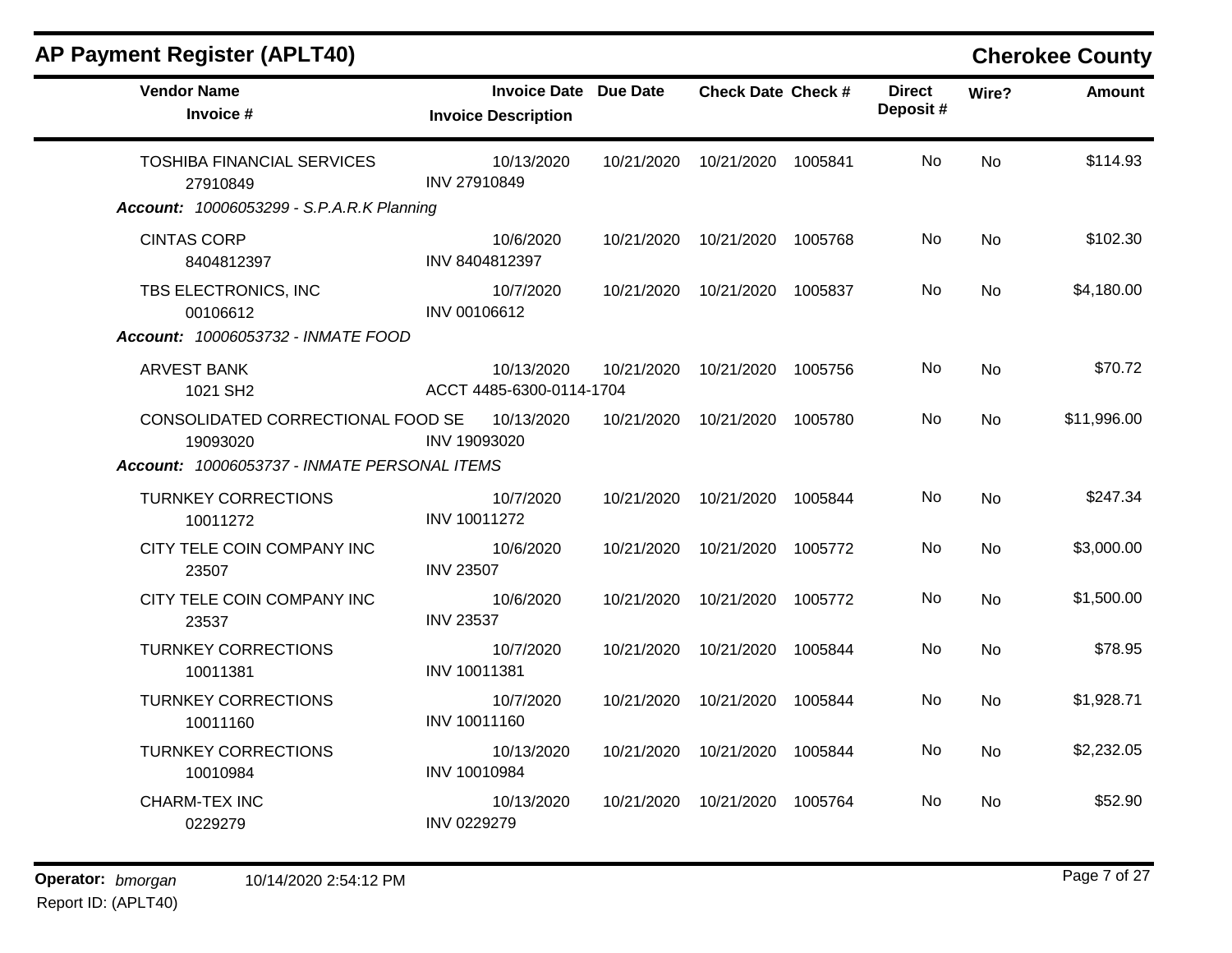| <b>AP Payment Register (APLT40)</b>                                            |                                                            |            |                           |         |                           |           | <b>Cherokee County</b> |
|--------------------------------------------------------------------------------|------------------------------------------------------------|------------|---------------------------|---------|---------------------------|-----------|------------------------|
| <b>Vendor Name</b><br>Invoice #                                                | <b>Invoice Date Due Date</b><br><b>Invoice Description</b> |            | <b>Check Date Check #</b> |         | <b>Direct</b><br>Deposit# | Wire?     | <b>Amount</b>          |
| <b>TURNKEY CORRECTIONS</b><br>10011802                                         | 10/7/2020<br>INV 10011802                                  | 10/21/2020 | 10/21/2020 1005844        |         | No                        | <b>No</b> | \$17.00                |
| CHARM-TEX INC<br>0227054<br>Account: 10006053786 - INMATE MEDICAL              | 10/13/2020<br><b>INV 0227054</b>                           | 10/21/2020 | 10/21/2020                | 1005764 | No                        | <b>No</b> | \$282.00               |
| <b>MERCY COLUMBUS</b><br>1021                                                  | 10/13/2020<br>NEGOTIATED RATE/220-404791-00                | 10/21/2020 | 10/21/2020 1005813        |         | No                        | No        | \$487.31               |
| <b>MERCY COLUMBUS</b><br>1021 SH                                               | 10/13/2020<br>NEGOTIATED RATE/ACCT 9400004331201           | 10/21/2020 | 10/21/2020                | 1005813 | No                        | <b>No</b> | \$109.85               |
| ADVANCED CORRECTIONAL HEALTHCARE,<br>100132                                    | 10/13/2020<br><b>INV 100132</b>                            | 10/21/2020 | 10/21/2020 1005754        |         | <b>No</b>                 | <b>No</b> | \$3,760.02             |
| <b>WELLPATH LLC</b><br>0070991                                                 | 10/13/2020<br>INV 0070991                                  | 10/21/2020 | 10/21/2020                | 1005847 | No                        | <b>No</b> | \$36.00                |
| <b>MERCY COLUMBUS</b><br>1021 SH1                                              | 10/13/2020<br>ACCT JP1562789340                            | 10/21/2020 | 10/21/2020                | 1005813 | No                        | <b>No</b> | \$31.00                |
| <b>MERCY COLUMBUS</b><br>1021 SH4                                              | 10/13/2020<br>ACCT JP1562789330                            | 10/21/2020 | 10/21/2020                | 1005813 | <b>No</b>                 | <b>No</b> | \$24.00                |
| <b>Subtotal for Department: 060:</b>                                           |                                                            |            |                           |         |                           |           |                        |
| 070<br>Dept:<br><b>DISTRICT COURT</b>                                          |                                                            |            |                           |         |                           |           | \$35,110.99            |
| Account: 10007053021 - PRINTING/OFFICE SUPPLIES                                |                                                            |            |                           |         |                           |           |                        |
| ETTINGER'S OFFICE SUPPLY<br>5328010                                            | 10/13/2020<br>INV 5328010                                  | 10/21/2020 | 10/21/2020                | 1005790 | No                        | <b>No</b> | \$551.61               |
| KANSAS SENTENCING COMMISSION<br>1021<br>Account: 10007053074 - TELEPHONE BILLS | 10/13/2020<br>2020 GUIDELINES MANUAL                       | 10/21/2020 | 10/21/2020 1005804        |         | No                        | <b>No</b> | \$226.00               |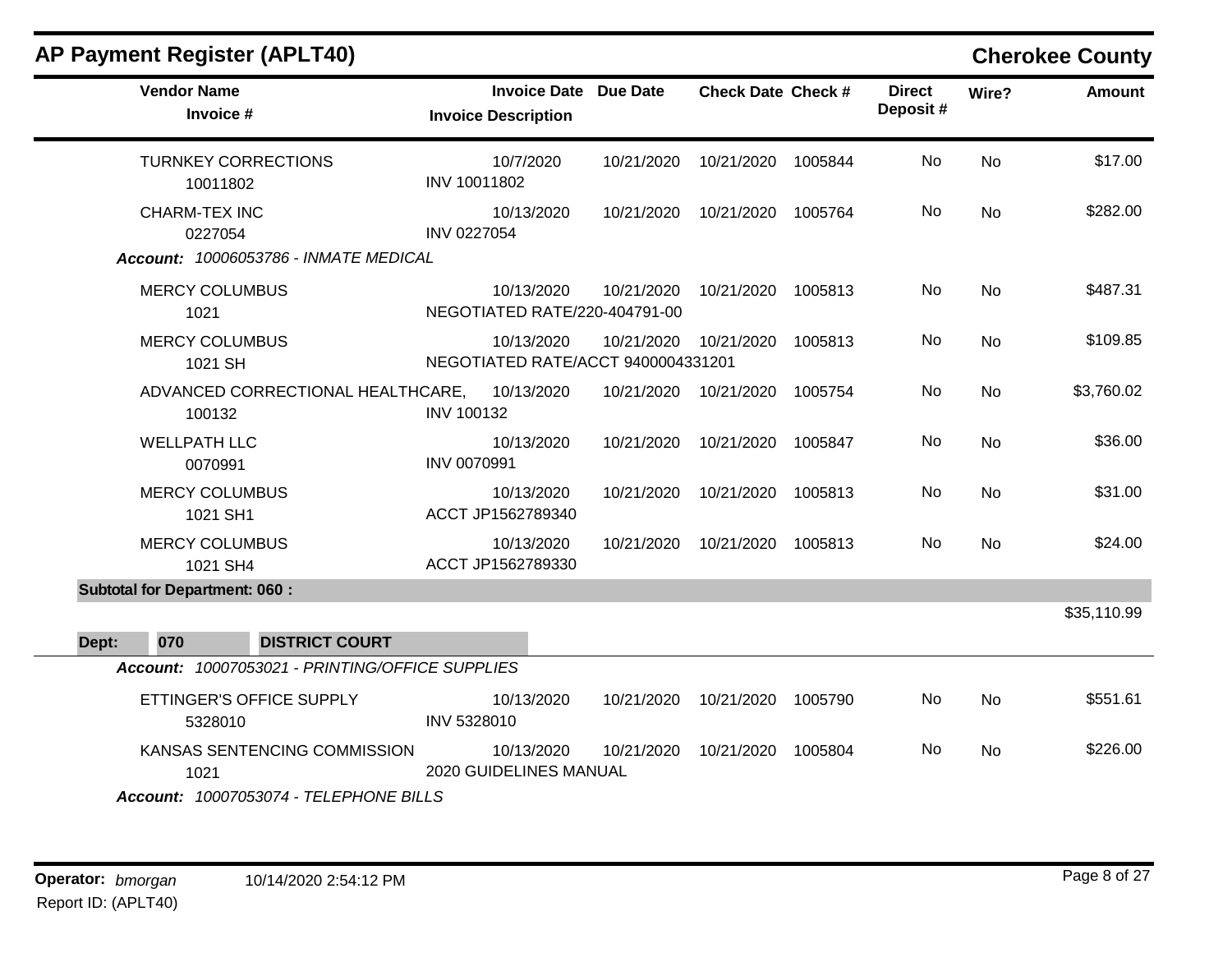|                                    |                                                                                                                                         |                              |         |                                                 |           | <b>Cherokee County</b> |
|------------------------------------|-----------------------------------------------------------------------------------------------------------------------------------------|------------------------------|---------|-------------------------------------------------|-----------|------------------------|
| <b>Invoice Description</b>         |                                                                                                                                         |                              |         | <b>Direct</b><br>Deposit#                       | Wire?     | <b>Amount</b>          |
| 10/6/2020<br><b>ACCT 7577</b>      | 10/21/2020                                                                                                                              | 10/21/2020                   | 1005775 | No                                              | <b>No</b> | \$510.91               |
| 10/13/2020<br><b>INV 10745</b>     | 10/21/2020                                                                                                                              | 10/21/2020                   |         | No                                              | <b>No</b> | \$376.00               |
| 10/13/2020<br><b>INV 10744</b>     | 10/21/2020                                                                                                                              | 10/21/2020                   | 1005785 | No.                                             | <b>No</b> | \$280.00               |
| 10/13/2020<br><b>INV 0005</b>      | 10/21/2020                                                                                                                              | 10/21/2020                   | 1005828 | No.                                             | <b>No</b> | \$1,150.00             |
|                                    |                                                                                                                                         |                              |         |                                                 |           | \$3,094.52             |
| 10/8/2020<br>4485830001142488      | 10/21/2020                                                                                                                              | 10/21/2020                   |         | No                                              | <b>No</b> | \$3.70                 |
| 10/6/2020<br><b>INV 5326050</b>    | 10/21/2020                                                                                                                              | 10/21/2020                   | 1005790 | No.                                             | No        | \$103.89               |
| 10/13/2020<br>ACCT 0000-0065-3741  | 10/21/2020                                                                                                                              | 10/21/2020                   | 1005777 | No.                                             | No        | \$121.20               |
| 10/6/2020<br><b>INV 5276270</b>    | 10/21/2020                                                                                                                              | 10/21/2020                   | 1005790 | No.                                             | No        | \$47.06                |
| 10/13/2020<br><b>TRANS A421063</b> | 10/21/2020                                                                                                                              | 10/21/2020                   | 1005842 | No                                              | No        | \$2.52                 |
| 10/8/2020<br>INV 4063680092        | 10/21/2020                                                                                                                              | 10/21/2020                   | 1005767 | No.                                             | No        | \$58.26                |
|                                    | Account: 10007053076 - PROFESSIONAL SERVICES<br>Account: 10007053299 - S.P.A.R.K Planning<br>Account: 10008053040 - JANITORIAL SUPPLIES | <b>Invoice Date Due Date</b> |         | <b>Check Date Check #</b><br>1005785<br>1005756 |           |                        |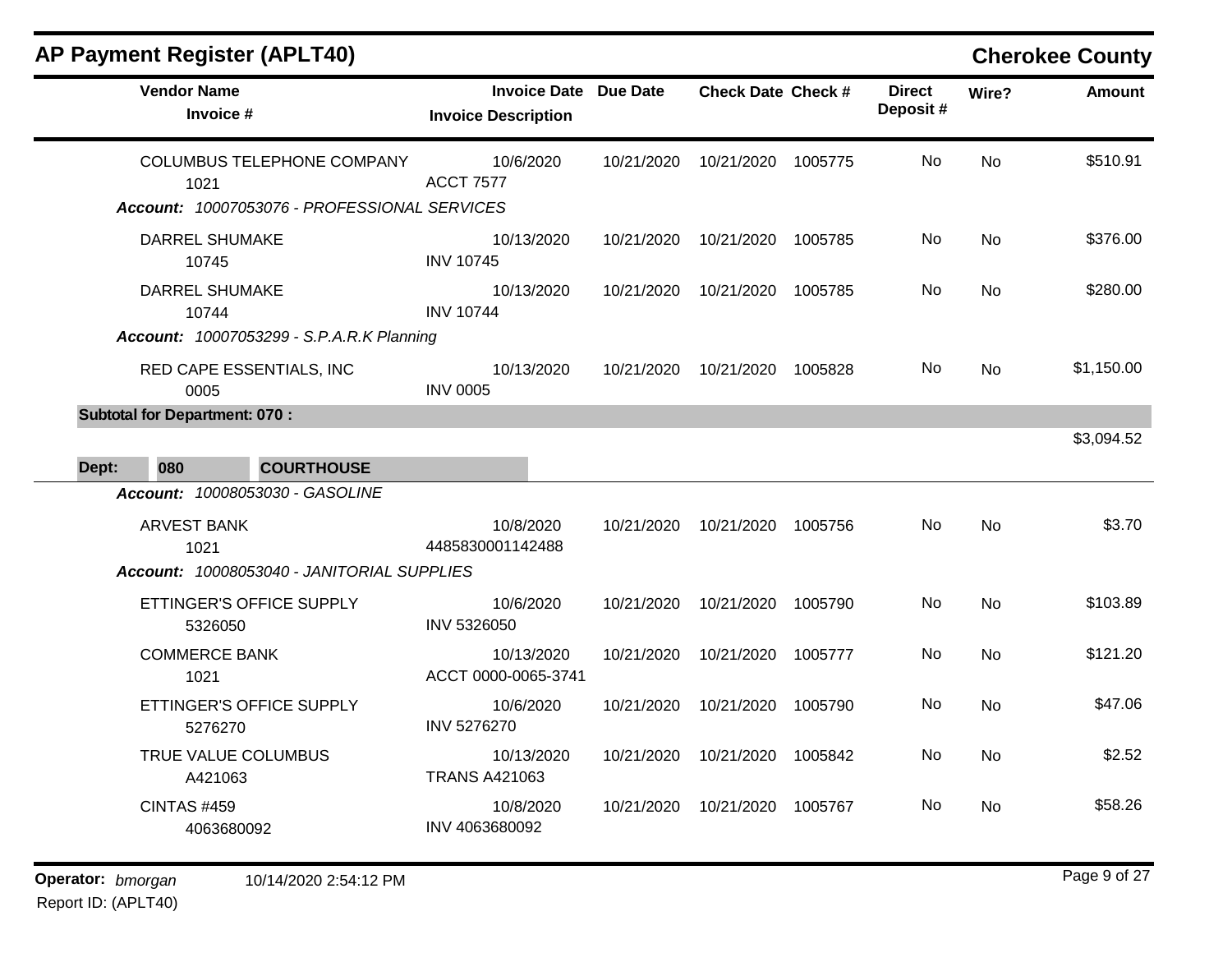| ETTINGER'S OFFICE SUPPLY<br>Account: 10008053072 - GAS, ELECTRIC, WATER<br>Account: 10008053074 - UTILITIES/TELEPHONE BILLS | <b>Invoice Date Due Date</b><br><b>Invoice Description</b><br>10/6/2020<br>INV 4063070899<br>10/6/2020<br><b>INV 311272</b><br>10/13/2020<br>INV 5328600<br>10/6/2020<br>ACCT 510241094 1188724 27 |                                                                                                            | <b>Check Date Check #</b><br>10/21/2020  10/21/2020  1005767<br>10/21/2020  10/21/2020  1005798<br>10/21/2020  10/21/2020  1005790<br>10/21/2020  10/21/2020  1005803 | <b>Direct</b><br>Deposit#<br>No.<br>No.<br>No.<br>No.                                                                                                                                 | Wire?<br><b>No</b><br>No<br><b>No</b><br><b>No</b> | <b>Amount</b> |
|-----------------------------------------------------------------------------------------------------------------------------|----------------------------------------------------------------------------------------------------------------------------------------------------------------------------------------------------|------------------------------------------------------------------------------------------------------------|-----------------------------------------------------------------------------------------------------------------------------------------------------------------------|---------------------------------------------------------------------------------------------------------------------------------------------------------------------------------------|----------------------------------------------------|---------------|
|                                                                                                                             |                                                                                                                                                                                                    |                                                                                                            |                                                                                                                                                                       |                                                                                                                                                                                       |                                                    | \$58.26       |
|                                                                                                                             |                                                                                                                                                                                                    |                                                                                                            |                                                                                                                                                                       |                                                                                                                                                                                       |                                                    | \$970.47      |
|                                                                                                                             |                                                                                                                                                                                                    |                                                                                                            |                                                                                                                                                                       |                                                                                                                                                                                       |                                                    | \$99.24       |
|                                                                                                                             |                                                                                                                                                                                                    |                                                                                                            |                                                                                                                                                                       |                                                                                                                                                                                       |                                                    | \$80.46       |
|                                                                                                                             |                                                                                                                                                                                                    |                                                                                                            |                                                                                                                                                                       |                                                                                                                                                                                       |                                                    |               |
| <b>COLUMBUS TELEPHONE COMPANY</b><br>Account: 10008053080 - MAINTENANCE/BLDGS & GROUNDS                                     | 10/6/2020<br><b>ACCT 7577</b>                                                                                                                                                                      |                                                                                                            | 10/21/2020  10/21/2020  1005775                                                                                                                                       | No.                                                                                                                                                                                   | No                                                 | \$1,038.76    |
| QUALITY PEST CONTROL INC                                                                                                    | 10/7/2020<br><b>INV 108470</b>                                                                                                                                                                     |                                                                                                            | 10/21/2020  10/21/2020  1005824                                                                                                                                       | No.                                                                                                                                                                                   | <b>No</b>                                          | \$50.00       |
| <b>B.E.S.T. PLUMBING &amp; HEATING INC</b>                                                                                  | 10/13/2020                                                                                                                                                                                         |                                                                                                            |                                                                                                                                                                       | No                                                                                                                                                                                    | No                                                 | \$8,339.45    |
|                                                                                                                             | 10/13/2020                                                                                                                                                                                         |                                                                                                            |                                                                                                                                                                       | No                                                                                                                                                                                    | <b>No</b>                                          | \$480.00      |
| <b>CRAWFORD COUNTY CLERK</b>                                                                                                | 10/13/2020                                                                                                                                                                                         |                                                                                                            |                                                                                                                                                                       | No.                                                                                                                                                                                   | No                                                 | \$903.34      |
| VIA CHRISTI HOSPITAL PITT                                                                                                   | 10/7/2020                                                                                                                                                                                          |                                                                                                            |                                                                                                                                                                       | No.                                                                                                                                                                                   | No                                                 | \$350.00      |
|                                                                                                                             |                                                                                                                                                                                                    |                                                                                                            |                                                                                                                                                                       |                                                                                                                                                                                       |                                                    |               |
|                                                                                                                             |                                                                                                                                                                                                    | <b>INV 758</b><br>Account: 10008053089 - OTHER CONTRACTUAL<br><b>CORONER BILLING</b><br><b>INV 0001676</b> |                                                                                                                                                                       | 10/21/2020  10/21/2020  1005759<br>10/21/2020  10/21/2020  1005807<br>10/21/2020  10/21/2020  1005781<br>DISTRICT CORONER SALARY/CHER CO/SEPT 2020<br>10/21/2020  10/21/2020  1005846 | <b>EMERGENCY PREPAREDNESS</b>                      |               |

## **Operator:** bmorgan 10/14/2020 2:54:12 PM

Report ID: (APLT40)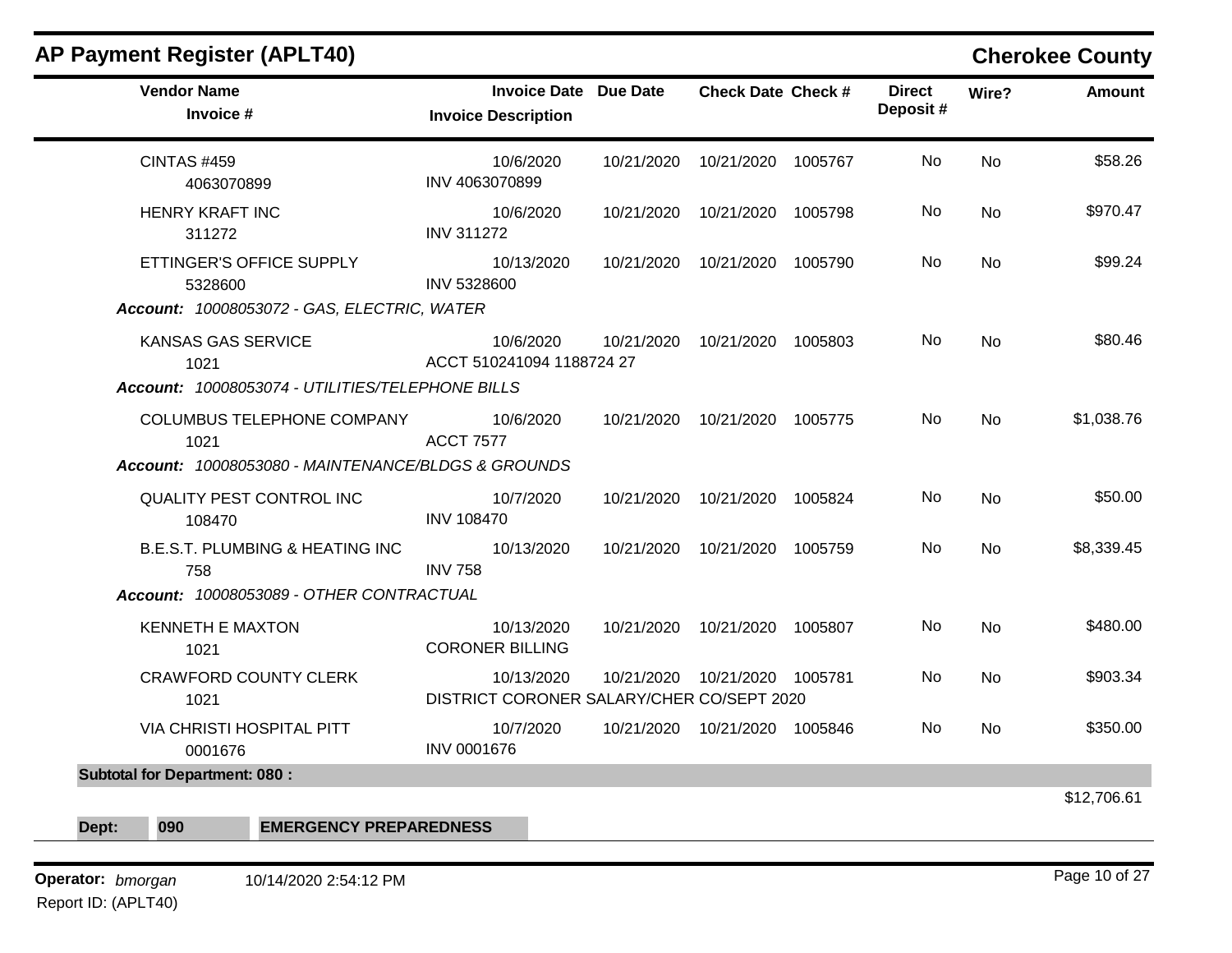|       | <b>AP Payment Register (APLT40)</b>  |                                                                                                                  |                            |            |                              |                           |         |                           |           | <b>Cherokee County</b> |
|-------|--------------------------------------|------------------------------------------------------------------------------------------------------------------|----------------------------|------------|------------------------------|---------------------------|---------|---------------------------|-----------|------------------------|
|       | <b>Vendor Name</b><br>Invoice #      |                                                                                                                  | <b>Invoice Description</b> |            | <b>Invoice Date Due Date</b> | <b>Check Date Check #</b> |         | <b>Direct</b><br>Deposit# | Wire?     | <b>Amount</b>          |
|       |                                      | Account: 10009053072 - GAS, ELECTRIC, WATER                                                                      |                            |            |                              |                           |         |                           |           |                        |
|       | 1021                                 | HEARTLAND ELECTRIC COOPERATIVE INC                                                                               | ACCT 50891200              | 10/6/2020  | 10/21/2020                   | 10/21/2020                | 1005797 | No                        | <b>No</b> | \$51.40                |
|       | <b>EVERGY</b><br>1021                |                                                                                                                  | ACCT 2457329745            | 10/13/2020 | 10/21/2020                   | 10/21/2020 1005791        |         | No.                       | No        | \$33.02                |
|       | 1021                                 | Account: 10009053074 - TELEPHONE BILLS<br><b>COLUMBUS TELEPHONE COMPANY</b>                                      | <b>ACCT 7577</b>           | 10/6/2020  | 10/21/2020                   | 10/21/2020                | 1005775 | No.                       | <b>No</b> | \$86.95                |
|       | <b>Subtotal for Department: 090:</b> |                                                                                                                  |                            |            |                              |                           |         |                           |           |                        |
| Dept: | 095                                  | <b>HUMAN RESOURCE</b>                                                                                            |                            |            |                              |                           |         |                           |           | \$171.37               |
|       | 1021                                 | Account: 10009553074 - TELEPHONE BILLS<br>COLUMBUS TELEPHONE COMPANY                                             | <b>ACCT 7577</b>           | 10/6/2020  | 10/21/2020                   | 10/21/2020 1005775        |         | No.                       | <b>No</b> | \$40.44                |
|       | <b>Subtotal for Department: 095:</b> |                                                                                                                  |                            |            |                              |                           |         |                           |           | \$40.44                |
| Dept: | 150                                  | <b>COMPUTER PROGRAMMING</b>                                                                                      |                            |            |                              |                           |         |                           |           |                        |
|       | 1021                                 | Account: 10015053074 - TELEPHONE BILLS<br>COLUMBUS TELEPHONE COMPANY<br>Account: 10015053089 - OTHER CONTRACTUAL | <b>ACCT 7577</b>           | 10/6/2020  | 10/21/2020                   | 10/21/2020                | 1005775 | No                        | <b>No</b> | \$120.00               |
|       | STRONGHOLD DATA<br>33918             |                                                                                                                  | <b>INV 33918</b>           | 10/6/2020  | 10/21/2020                   | 10/21/2020                | 1005835 | No.                       | No        | \$4,924.90             |
|       | NEX-TECH<br>1021                     |                                                                                                                  | ACCT 0000403167            | 10/6/2020  | 10/21/2020                   | 10/21/2020                | 1005820 | No                        | <b>No</b> | \$2.50                 |
|       | <b>Subtotal for Department: 150:</b> |                                                                                                                  |                            |            |                              |                           |         |                           |           |                        |
|       |                                      |                                                                                                                  |                            |            |                              |                           |         |                           |           | \$5,047.40             |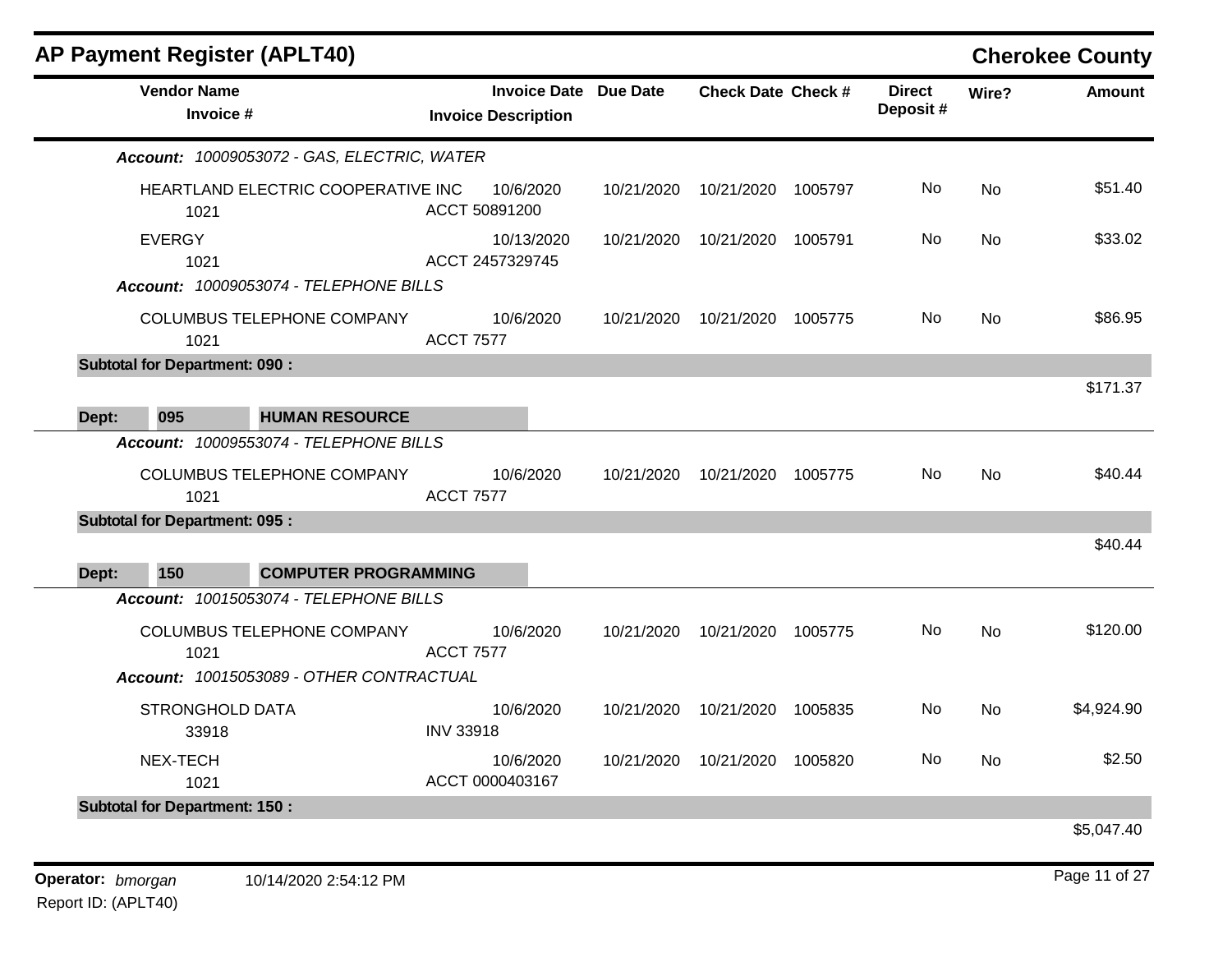|                                          |                                      |                                 | <b>AP Payment Register (APLT40)</b>         |                  |                                                            |            |                           |         |                           |           | <b>Cherokee County</b> |
|------------------------------------------|--------------------------------------|---------------------------------|---------------------------------------------|------------------|------------------------------------------------------------|------------|---------------------------|---------|---------------------------|-----------|------------------------|
|                                          |                                      | <b>Vendor Name</b><br>Invoice # |                                             |                  | <b>Invoice Date Due Date</b><br><b>Invoice Description</b> |            | <b>Check Date Check #</b> |         | <b>Direct</b><br>Deposit# | Wire?     | <b>Amount</b>          |
| Dept:                                    | 190                                  |                                 | 911 MAPPING                                 |                  |                                                            |            |                           |         |                           |           |                        |
|                                          |                                      |                                 | Account: 10019053074 - TELEPHONE BILLS      |                  |                                                            |            |                           |         |                           |           |                        |
|                                          |                                      | 1021                            | COLUMBUS TELEPHONE COMPANY                  | <b>ACCT 7577</b> | 10/6/2020                                                  | 10/21/2020 | 10/21/2020                | 1005775 | No                        | No        | \$89.26                |
|                                          | <b>Subtotal for Department: 190:</b> |                                 |                                             |                  |                                                            |            |                           |         |                           |           |                        |
|                                          |                                      |                                 |                                             |                  |                                                            |            |                           |         |                           |           | \$89.26                |
| Dept:                                    | 500                                  |                                 | <b>SOLID WASTE RECYCLING</b>                |                  |                                                            |            |                           |         |                           |           |                        |
|                                          |                                      |                                 | Account: 10050053502 - SOLID WASTE EXPENSES |                  |                                                            |            |                           |         |                           |           |                        |
|                                          |                                      | 09302020B                       | SOUTHEAST KANSAS RECYCLING, INC             | INV 09302020B    | 10/8/2020                                                  | 10/21/2020 | 10/21/2020                | 1005834 | No                        | <b>No</b> | \$1,200.00             |
|                                          | <b>Subtotal for Department: 500:</b> |                                 |                                             |                  |                                                            |            |                           |         |                           |           |                        |
|                                          |                                      |                                 |                                             |                  |                                                            |            |                           |         |                           |           | \$1,200.00             |
|                                          | <b>Subtotal for Fund: 100:</b>       |                                 |                                             |                  |                                                            |            |                           |         |                           |           |                        |
|                                          |                                      |                                 |                                             |                  |                                                            |            |                           |         |                           |           | \$60,304.83            |
| Fund:                                    | 103                                  |                                 | <b>TECHNOLOGY FUND</b>                      |                  |                                                            |            |                           |         |                           |           |                        |
| Dept:                                    | 000                                  |                                 | <b>NON-DEPARTMENTAL</b>                     |                  |                                                            |            |                           |         |                           |           |                        |
|                                          |                                      |                                 | Account: 10300053300 - MISC PAID OUT        |                  |                                                            |            |                           |         |                           |           |                        |
|                                          |                                      | <b>COMMERCE BANK</b>            |                                             |                  | 10/13/2020                                                 | 10/21/2020 | 10/21/2020                | 1005777 | No                        | <b>No</b> | \$59.94                |
|                                          |                                      | 1021ROD                         |                                             |                  | ACCT 0000-0111-8991                                        |            |                           |         |                           |           |                        |
|                                          | <b>Subtotal for Department: 000:</b> |                                 |                                             |                  |                                                            |            |                           |         |                           |           | \$59.94                |
|                                          |                                      |                                 |                                             |                  |                                                            |            |                           |         |                           |           |                        |
|                                          | <b>Subtotal for Fund: 103:</b>       |                                 |                                             |                  |                                                            |            |                           |         |                           |           | \$59.94                |
|                                          |                                      |                                 |                                             |                  |                                                            |            |                           |         |                           |           |                        |
| Fund:                                    | 106                                  |                                 | <b>CLERK TECHNOLOGY FUN</b>                 |                  |                                                            |            |                           |         |                           |           |                        |
| Dept:                                    | 000                                  |                                 | <b>NON-DEPARTMENTAL</b>                     |                  |                                                            |            |                           |         |                           |           |                        |
|                                          |                                      |                                 | Account: 10600053300 - MISC PAID OUT        |                  |                                                            |            |                           |         |                           |           |                        |
| Operator: bmorgan<br>Report ID: (APLT40) |                                      |                                 | 10/14/2020 2:54:12 PM                       |                  |                                                            |            |                           |         |                           |           | Page 12 of 27          |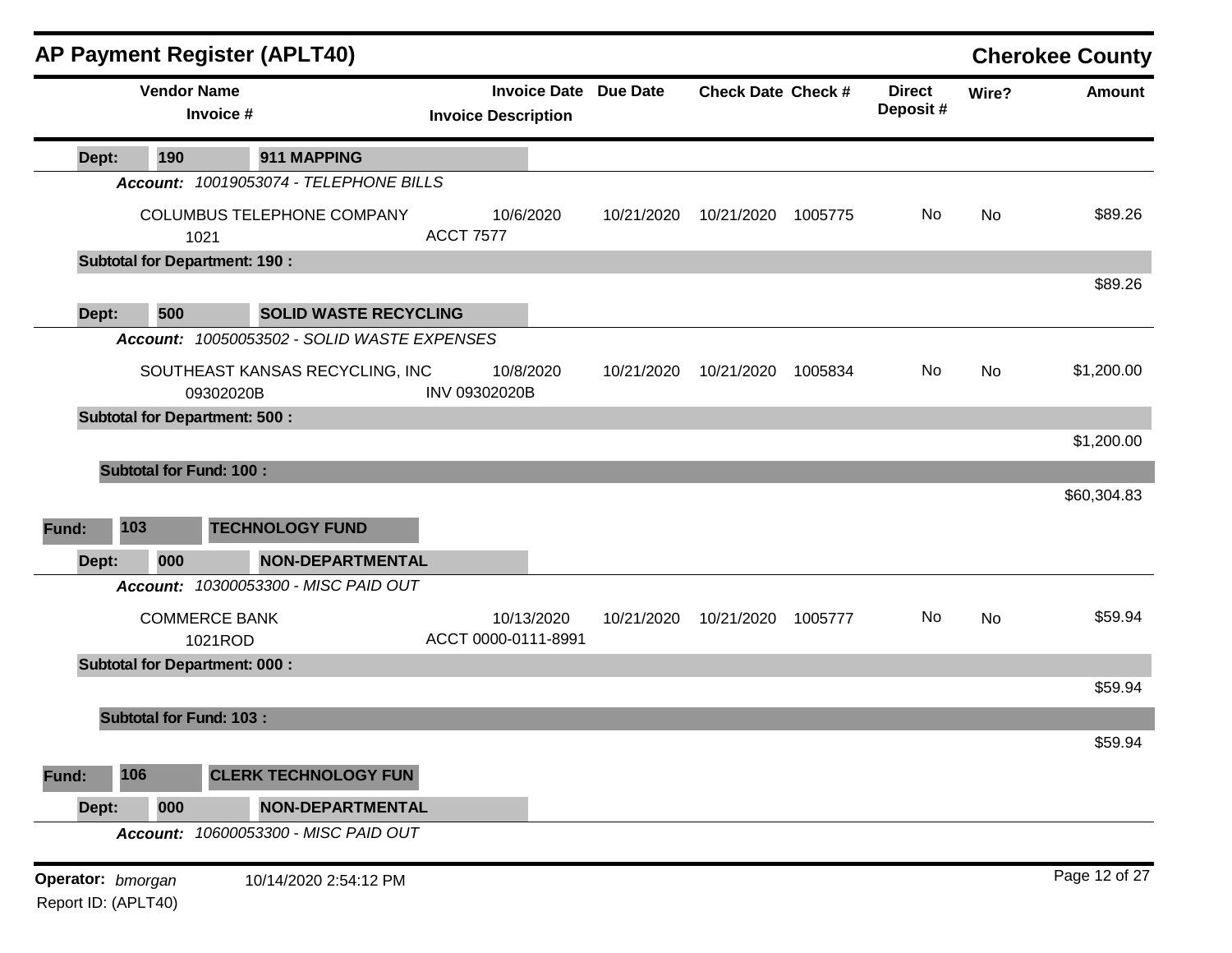|       |                                | <b>AP Payment Register (APLT40)</b>                                 |                                                            |            |                                 |         |                           |           | <b>Cherokee County</b> |
|-------|--------------------------------|---------------------------------------------------------------------|------------------------------------------------------------|------------|---------------------------------|---------|---------------------------|-----------|------------------------|
|       | <b>Vendor Name</b>             | Invoice #                                                           | <b>Invoice Date Due Date</b><br><b>Invoice Description</b> |            | <b>Check Date Check #</b>       |         | <b>Direct</b><br>Deposit# | Wire?     | <b>Amount</b>          |
|       | <b>ARVEST BANK</b>             | 1021 CLTECH<br><b>Subtotal for Department: 000:</b>                 | 10/13/2020<br>ACCT 4485063000011401787                     | 10/21/2020 | 10/21/2020                      | 1005756 | No                        | <b>No</b> | \$303.02               |
|       |                                |                                                                     |                                                            |            |                                 |         |                           |           | \$303.02               |
|       | <b>Subtotal for Fund: 106:</b> |                                                                     |                                                            |            |                                 |         |                           |           |                        |
| Fund: | 109                            | <b>TECHNOLOGY RESERVE F</b>                                         |                                                            |            |                                 |         |                           |           | \$303.02               |
| Dept: | 000<br>Account:                | <b>NON-DEPARTMENTAL</b><br>10900053222 - TECHNOLOGY RESERVE EXPENSE |                                                            |            |                                 |         |                           |           |                        |
|       |                                | <b>COMPUTER INFORMATION CONCEPTS</b><br>PSI31523                    | 10/6/2020<br><b>INV PSI31523</b>                           | 10/21/2020 | 10/21/2020                      | 1005779 | No.                       | No        | \$942.50               |
|       |                                | <b>Subtotal for Department: 000:</b>                                |                                                            |            |                                 |         |                           |           |                        |
|       | <b>Subtotal for Fund: 109:</b> |                                                                     |                                                            |            |                                 |         |                           |           | \$942.50               |
|       |                                |                                                                     |                                                            |            |                                 |         |                           |           | \$942.50               |
| Fund: | 110                            | <b>ROAD AND BRIDGE</b>                                              |                                                            |            |                                 |         |                           |           |                        |
| Dept: | 000                            | <b>NON-DEPARTMENTAL</b>                                             |                                                            |            |                                 |         |                           |           |                        |
|       |                                | Account: 11000053031 - DIESEL FUEL                                  |                                                            |            |                                 |         |                           |           |                        |
|       |                                | MFA OIL - NEOSHO 1055<br>1861298 HWY                                | 10/12/2020<br>INV #1861298                                 | 10/21/2020 | 10/21/2020                      | 1005816 | No                        | No        | \$1,139.63             |
|       |                                | MFA OIL - NEOSHO 1055<br>1854328 HWY                                | 10/6/2020<br>INV #1854328                                  | 10/21/2020 | 10/21/2020                      | 1005816 | No.                       | No        | \$378.88               |
|       |                                | MFA OIL - NEOSHO 1055<br>1857425 HWY                                | 10/8/2020<br>INV #1857425                                  |            | 10/21/2020  10/21/2020  1005816 |         | No                        | No        | \$407.12               |
|       |                                | MFA OIL - NEOSHO 1055<br>1854337 HWY                                | 10/6/2020<br>INV 1854337                                   |            | 10/21/2020  10/21/2020          | 1005816 | No                        | No        | \$385.14               |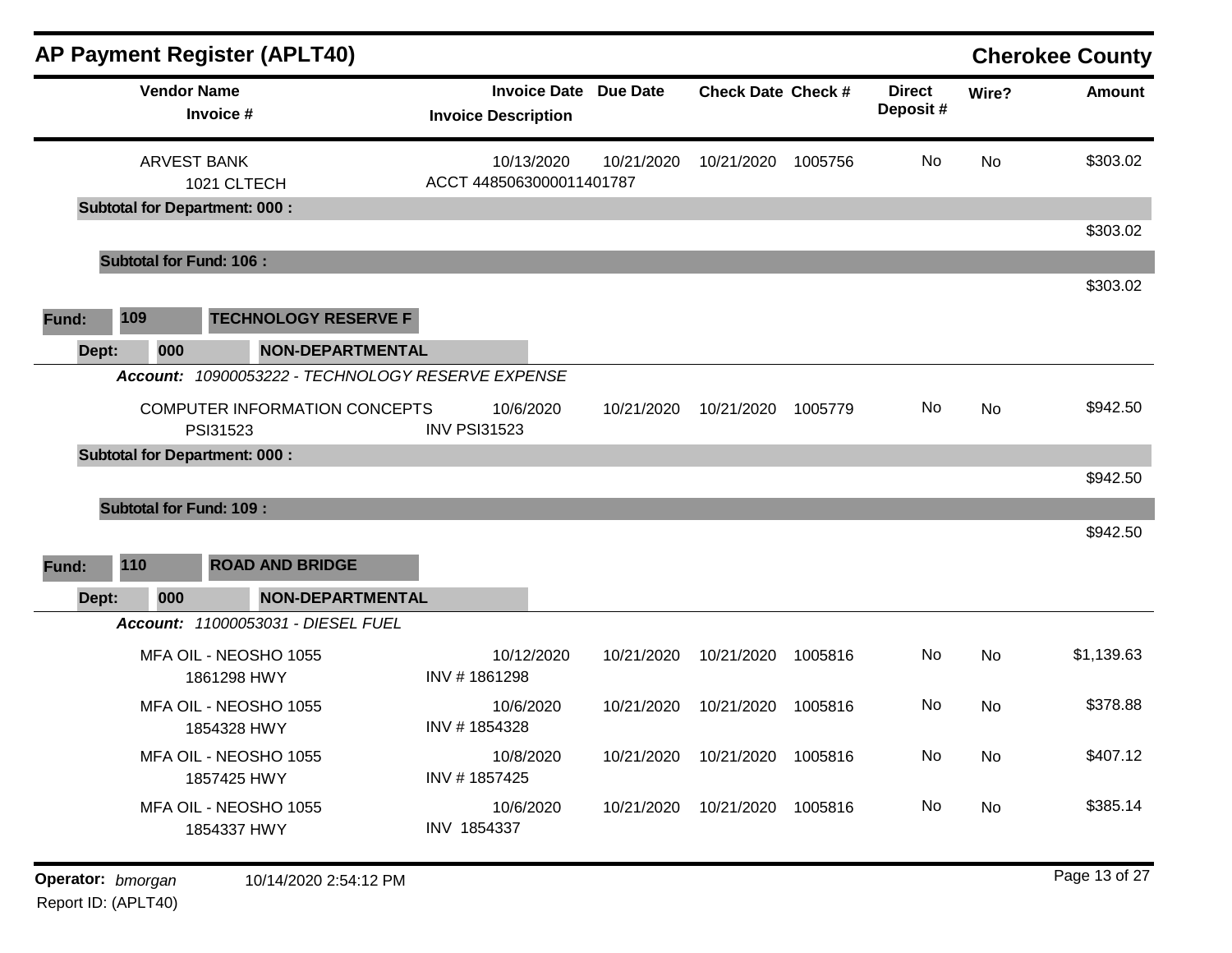| <b>Vendor Name</b><br>Invoice #                                                                  | <b>Invoice Date Due Date</b><br><b>Invoice Description</b> | <b>Check Date Check #</b>       | <b>Direct</b><br>Deposit# | Wire?     | <b>Amount</b> |
|--------------------------------------------------------------------------------------------------|------------------------------------------------------------|---------------------------------|---------------------------|-----------|---------------|
| MFA OIL - NEOSHO 1055<br>1845420 HWY                                                             | 9/30/2020<br>INV #1844520                                  | 10/21/2020  10/21/2020  1005816 | No                        | <b>No</b> | \$778.93      |
| MFA OIL - NEOSHO 1055<br>1845422 HWY                                                             | 9/30/2020<br>INV #1845422                                  | 10/21/2020  10/21/2020  1005816 | No.                       | No        | \$413.29      |
| MFA OIL - NEOSHO 1055<br>1849371 HWY                                                             | 10/2/2020<br>INV #1849371                                  | 10/21/2020 10/21/2020 1005816   | No.                       | <b>No</b> | \$802.81      |
| MFA OIL - NEOSHO 1055<br>1849373 HWY<br><b>Account: 11000053033 - TIRES</b>                      | 10/2/2020<br>INV #1849373                                  | 10/21/2020  10/21/2020  1005816 | No.                       | No        | \$400.94      |
| KANSASLAND TIRE OF PITTSBURG<br>6088 HWY<br>Account: 11000053035 - ROCK                          | 9/30/2020<br>INV #6088                                     | 10/21/2020  10/21/2020  1005805 | No.                       | No        | \$326.08      |
| MULBERRY LIMESTONE QUARRY CO<br>25216 HWY<br>Account: 11000053042 - BREAKROOM SUPPLIES           | 9/30/2020<br>INV #25216                                    | 10/21/2020  10/21/2020  1005817 | No.                       | No        | \$5,133.63    |
| APPLEMARKET<br>3798326 HWY                                                                       | 10/8/2020<br>INV #3798326                                  | 10/21/2020  10/21/2020  1005755 | No                        | <b>No</b> | \$19.73       |
| SAFETY FIRST SUPPLY CO LLC<br>20-92079 HWY 0<br>Account: 11000053074 - UTILITIES/TELEPHONE BILLS | 9/16/2020<br>INV #20-92079                                 | 10/21/2020  10/21/2020  1005830 | No.                       | No        | \$39.90       |
| COLUMBUS TELEPHONE COMPANY<br>#2586 HWY 0                                                        | 10/1/2020<br>ACCT # 2586                                   | 10/21/2020  10/21/2020  1005776 | No.                       | <b>No</b> | \$193.75      |
| <b>CITY OF COLUMBUS</b><br>08-88010-00 HWY 0<br>Account: 11000053075 - DUES/SUBSCRIPTIONS        | 9/29/2020<br>ACCT # 08-88010-00                            | 10/21/2020  10/21/2020  1005769 | No.                       | No.       | \$120.00      |
| MERCY MAUDE NORTON HOSPITAL COLUM<br>3196 HWY 0                                                  | 10/1/2020<br>ACCT#3196                                     | 10/21/2020  10/21/2020  1005814 | No.                       | No        | \$260.00      |

# **AP Payment Register (APLT40) Cherokee County**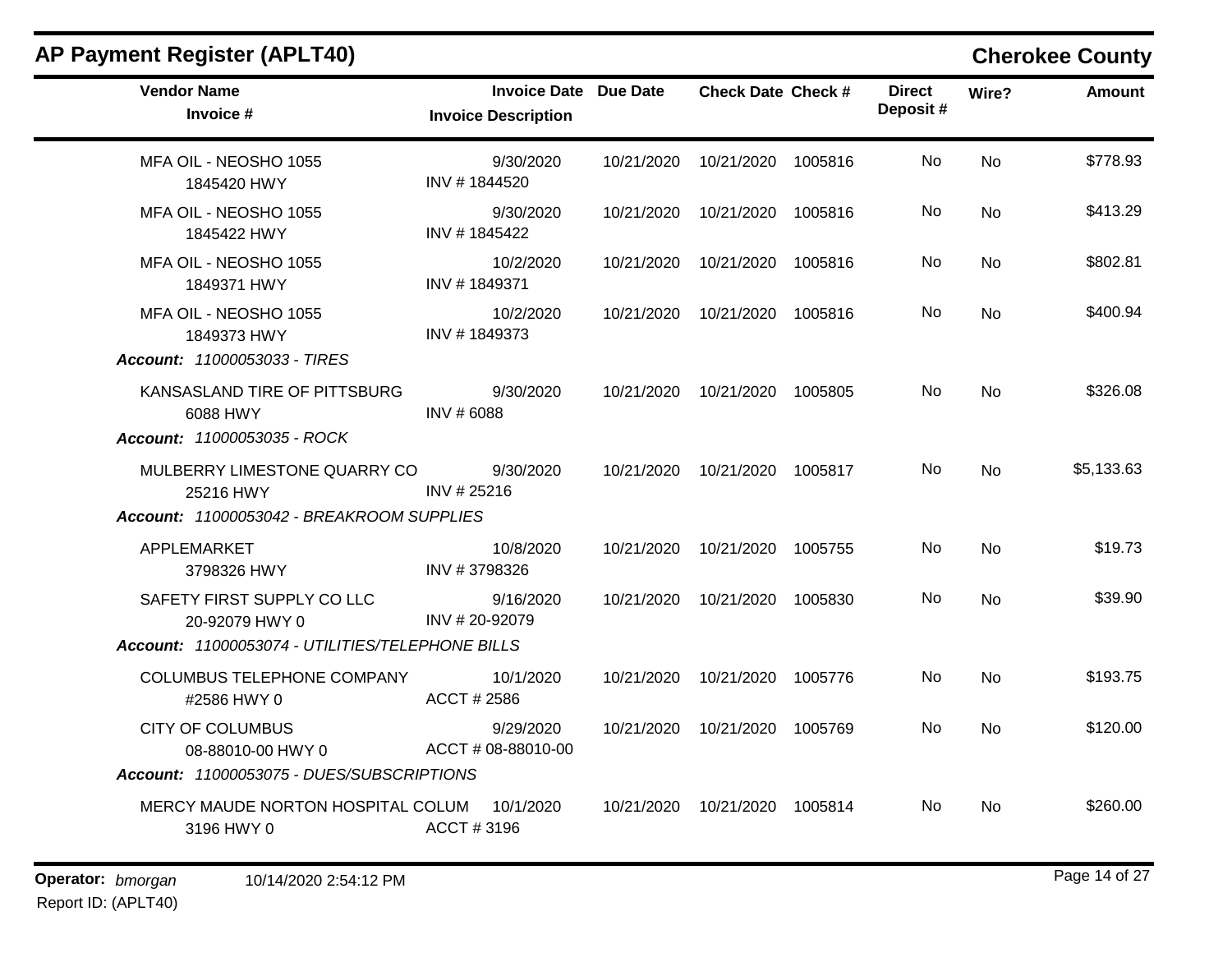| <b>AP Payment Register (APLT40)</b>        |                                                            |            |                           |         |                           |           | <b>Cherokee County</b> |
|--------------------------------------------|------------------------------------------------------------|------------|---------------------------|---------|---------------------------|-----------|------------------------|
| <b>Vendor Name</b><br>Invoice #            | <b>Invoice Date Due Date</b><br><b>Invoice Description</b> |            | <b>Check Date Check #</b> |         | <b>Direct</b><br>Deposit# | Wire?     | <b>Amount</b>          |
| Account: 11000053079 - MACHINERY/EQUIPMENT |                                                            |            |                           |         |                           |           |                        |
| JOHN FABICK TRACTOR CO<br>PIJO0400361 HWY  | 10/7/2020<br>INV # PIJO0400361                             | 10/21/2020 | 10/21/2020                | 1005802 | No                        | <b>No</b> | \$120.00               |
| NATALINIS AUTOMOTIVE<br>750463 HWY         | 10/5/2020<br>INV #750463                                   | 10/21/2020 | 10/21/2020                | 1005819 | No.                       | <b>No</b> | \$87.67                |
| <b>HERITAGE TRACTOR</b><br>10908006 HWY    | 10/7/2020<br>INV #10908006                                 | 10/21/2020 | 10/21/2020                | 1005799 | No                        | <b>No</b> | \$288.33               |
| JOHN FABICK TRACTOR CO<br>PIJO0400362 HWY  | 10/7/2020<br>INV # PIJO0400362                             | 10/21/2020 | 10/21/2020                | 1005802 | No                        | <b>No</b> | \$120.00               |
| NATALINIS AUTOMOTIVE<br>750686 HWY         | 10/7/2020<br>INV #750686                                   | 10/21/2020 | 10/21/2020                | 1005819 | No                        | No        | \$2.19                 |
| <b>FLEETPRIDE</b><br>60017632 HWY          | 9/23/2020<br>INV #60017632                                 | 10/21/2020 | 10/21/2020                | 1005793 | No                        | No        | \$799.76               |
| <b>FLEETPRIDE</b><br>60325501 HWY          | 9/30/2020<br>INV # 6032551                                 | 10/21/2020 | 10/21/2020                | 1005793 | No                        | <b>No</b> | \$350.35               |
| MUNICIPAL INDUSTRIAL SUPPLY<br>3137 HWY    | 9/29/2020<br>INV #3137                                     | 10/21/2020 | 10/21/2020                | 1005818 | No                        | <b>No</b> | \$905.79               |
| <b>FLEETPRIDE</b><br>60912004 HWY          | 10/8/2020<br>INV # 60912004                                | 10/21/2020 | 10/21/2020                | 1005793 | No                        | <b>No</b> | \$225.98               |
| <b>POWERPLAN</b><br>87002-40937 HWY 0      | 9/26/2020<br>ACCT #87002-40937                             | 10/21/2020 | 10/21/2020                | 1005823 | No                        | No        | \$1,370.20             |
| <b>HERITAGE TRACTOR</b><br>10898703 HWY    | 9/29/2020<br>INV #10898703                                 | 10/21/2020 | 10/21/2020                | 1005799 | No.                       | <b>No</b> | \$32.11                |
| <b>KIRKLAND</b><br>374144 HWY              | 9/30/2020<br>INV #374144                                   | 10/21/2020 | 10/21/2020                | 1005809 | No                        | <b>No</b> | \$44.00                |
| NATALINIS AUTOMOTIVE<br>750702 HWY         | 10/7/2020<br>750702                                        | 10/21/2020 | 10/21/2020                | 1005819 | No                        | No        | \$119.15               |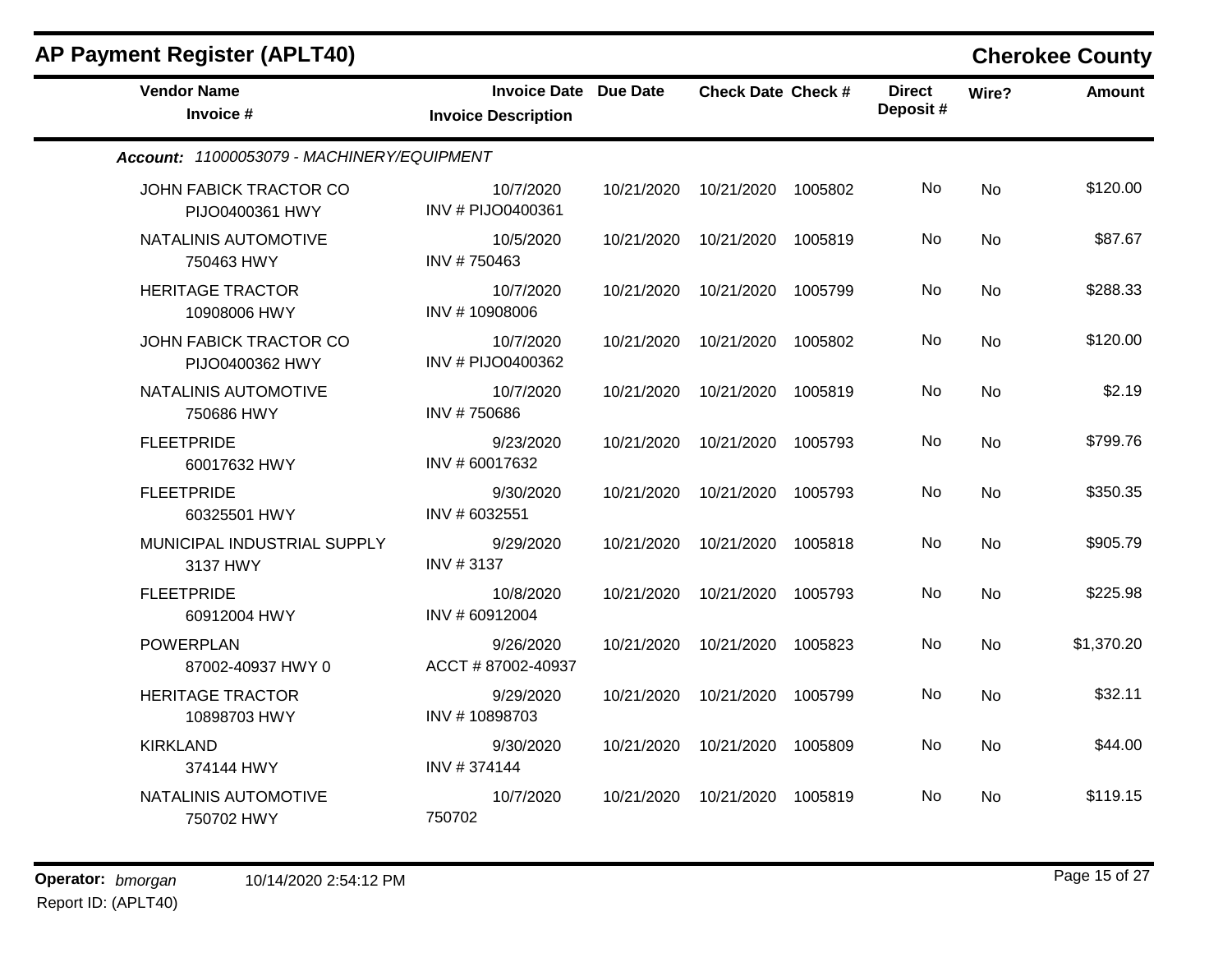| <b>AP Payment Register (APLT40)</b>                |                                                            |            |                                 |         |                           |                | <b>Cherokee County</b> |
|----------------------------------------------------|------------------------------------------------------------|------------|---------------------------------|---------|---------------------------|----------------|------------------------|
| <b>Vendor Name</b><br>Invoice #                    | <b>Invoice Date Due Date</b><br><b>Invoice Description</b> |            | Check Date Check #              |         | <b>Direct</b><br>Deposit# | Wire?          | <b>Amount</b>          |
| NATALINIS AUTOMOTIVE<br>750514 HWY                 | 10/6/2020<br>INV #750514                                   | 10/21/2020 | 10/21/2020                      | 1005819 | No.                       | <b>No</b>      | \$32.26                |
| NATALINIS AUTOMOTIVE<br>749844 HWY                 | 9/29/2020<br>INV #749844                                   |            | 10/21/2020  10/21/2020  1005819 |         | No.                       | No             | \$105.85               |
| NATALINIS AUTOMOTIVE<br>750002 HWY                 | 9/30/2020<br>INV #750002                                   | 10/21/2020 | 10/21/2020                      | 1005819 | No.                       | <b>No</b>      | \$32.08                |
| <b>HERITAGE TRACTOR</b><br>10902965 HWY            | 10/2/2020<br>INV #10902965                                 |            | 10/21/2020 10/21/2020           | 1005799 | No.                       | <b>No</b>      | \$120.15               |
| NATALINIS AUTOMOTIVE<br>750885 HWY                 | 10/9/2020<br>INV #750885                                   | 10/21/2020 | 10/21/2020                      | 1005819 | No.                       | <b>No</b>      | \$279.37               |
| NATALINIS AUTOMOTIVE<br>750886 HWY                 | 10/9/2020<br>INV #750886                                   | 10/21/2020 | 10/21/2020                      | 1005819 | No.                       | <b>No</b>      | (\$279.37)             |
| JENKINS DIESEL POWER INC<br>X10101755701           | 9/28/2020<br>INV # X10101755701                            | 10/21/2020 | 10/21/2020                      | 1005801 | No.                       | No             | \$416.19               |
| <b>KCAMP</b><br>9863 HWY                           | 10/13/2020<br>INV #9863                                    | 10/21/2020 | 10/21/2020                      | 1005806 | No                        | <b>No</b>      | \$550.00               |
| Account: 11000053080 - MAINTENANCE/BLDGS & GROUNDS |                                                            |            |                                 |         |                           |                |                        |
| CLEAN THE UNIFORM CO JOPLIN<br>20166700 HWY        | 9/28/2020<br>INV #20166700                                 |            | 10/21/2020  10/21/2020  1005773 |         | No.                       | N <sub>0</sub> | \$24.16                |
| CLEAN THE UNIFORM CO JOPLIN<br>20168209 HWY        | 10/5/2020<br>INV #20168209                                 |            | 10/21/2020 10/21/2020           | 1005773 | No.                       | <b>No</b>      | \$108.21               |
| Account: 11000053084 - CELL PHONE CHARGES          |                                                            |            |                                 |         |                           |                |                        |
| <b>US CELLULAR</b><br>0396313684 HWY               | 9/20/2020<br>INV # 0396313684                              |            | 10/21/2020  10/21/2020  1005845 |         | No.                       | No             | \$54.38                |
| Account: 11000053089 - OTHER CONTRACTUAL           |                                                            |            |                                 |         |                           |                |                        |
| OCCUPATIONAL HEALTH SERVICES<br>10960 HWY          | 10/1/2020<br>INV #10960                                    | 10/21/2020 | 10/21/2020 1005821              |         | No                        | <b>No</b>      | \$58.00                |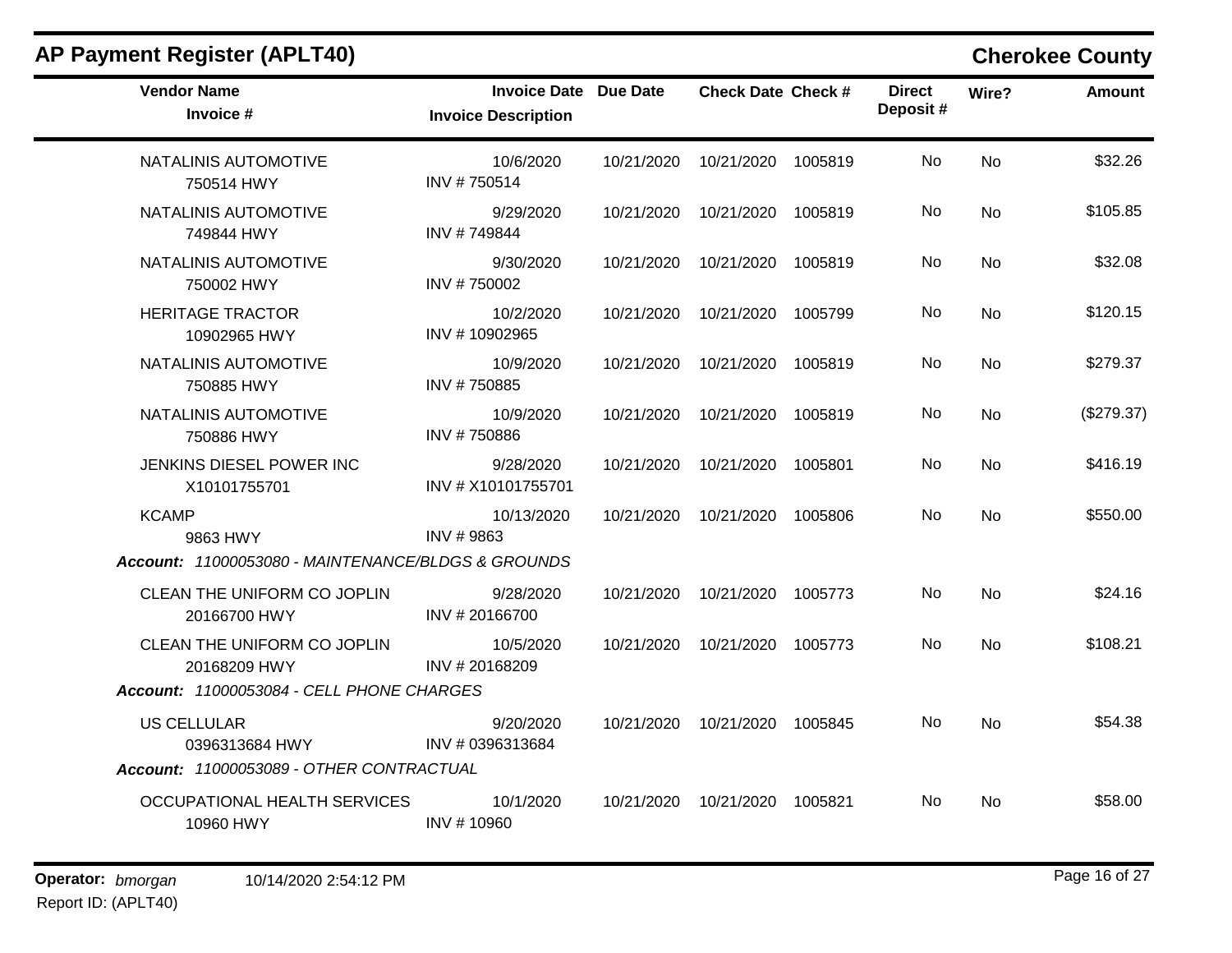|                   |                                      | <b>AP Payment Register (APLT40)</b>          |                                                            |            |                                 |         |                           |       | <b>Cherokee County</b> |
|-------------------|--------------------------------------|----------------------------------------------|------------------------------------------------------------|------------|---------------------------------|---------|---------------------------|-------|------------------------|
|                   | <b>Vendor Name</b>                   | Invoice #                                    | <b>Invoice Date Due Date</b><br><b>Invoice Description</b> |            | <b>Check Date Check #</b>       |         | <b>Direct</b><br>Deposit# | Wire? | <b>Amount</b>          |
|                   |                                      | Account: 11000053240 - ASPHALT - DISTRICT #3 |                                                            |            |                                 |         |                           |       |                        |
|                   |                                      | TEETER'S ASPHALT & MATERIALS<br>8554 MOATES  | 10/5/2020<br>INV #8554                                     | 10/21/2020 | 10/21/2020 1005838              |         | No                        | No    | \$74,788.06            |
|                   |                                      | <b>TEETER'S PAVING</b><br>7077 MOATES        | 10/8/2020<br>INV # 2077                                    | 10/21/2020 | 10/21/2020                      | 1005839 | No                        | No    | \$9,600.70             |
|                   |                                      | <b>TEETER'S PAVING</b><br>2078 MOATES        | 10/8/2020<br>INV #2078                                     | 10/21/2020 | 10/21/2020                      | 1005839 | No                        | No    | \$7,020.80             |
|                   |                                      | TEETER'S ASPHALT & MATERIALS<br>8535 MOATES  | 9/30/2020<br>INV #8535                                     | 10/21/2020 | 10/21/2020                      | 1005838 | No                        | No    | \$38,614.70            |
|                   |                                      | <b>TEETER'S PAVING</b><br>2074 MOATES        | 10/5/2020<br>INV #2074                                     | 10/21/2020 | 10/21/2020                      | 1005839 | No                        | No    | \$15,047.90            |
|                   |                                      | TEETER'S ASPHALT & MATERIALS<br>8573 MOATES  | 10/9/2020<br>INV #8573                                     | 10/21/2020 | 10/21/2020                      | 1005838 | No                        | No    | \$47,715.48            |
|                   |                                      | TEETER'S ASPHALT & MATERIALS<br>8574 MOATES  | 10/9/2020<br>INV #8574                                     | 10/21/2020 | 10/21/2020                      | 1005838 | No                        | No    | \$33,489.21            |
|                   | <b>Subtotal for Department: 000:</b> |                                              |                                                            |            |                                 |         |                           |       |                        |
|                   |                                      |                                              |                                                            |            |                                 |         |                           |       | \$243,043.49           |
|                   | <b>Subtotal for Fund: 110:</b>       |                                              |                                                            |            |                                 |         |                           |       |                        |
| Fund:             | 130                                  | <b>NOXIOUS WEED</b>                          |                                                            |            |                                 |         |                           |       | \$243,043.49           |
| Dept:             | 000                                  | <b>NON-DEPARTMENTAL</b>                      |                                                            |            |                                 |         |                           |       |                        |
|                   |                                      | <b>Account: 13000053002 - SALARIES</b>       |                                                            |            |                                 |         |                           |       |                        |
|                   | 1021                                 | <b>CECIL VERNON BROWN</b>                    | 10/13/2020<br><b>CONTRACT LABOR</b>                        |            | 10/21/2020  10/21/2020  1005761 |         | No                        | No    | \$470.00               |
|                   |                                      | Account: 13000053074 - TELEPHONE BILLS       |                                                            |            |                                 |         |                           |       |                        |
|                   |                                      | COLUMBUS TELEPHONE COMPANY<br>1021 NOX       | 10/6/2020<br><b>ACCT 2293</b>                              |            | 10/21/2020  10/21/2020  1005775 |         | No                        | No    | \$126.74               |
| Operator: bmorgan |                                      | 10/14/2020 2:54:12 PM                        |                                                            |            |                                 |         |                           |       | Page 17 of 27          |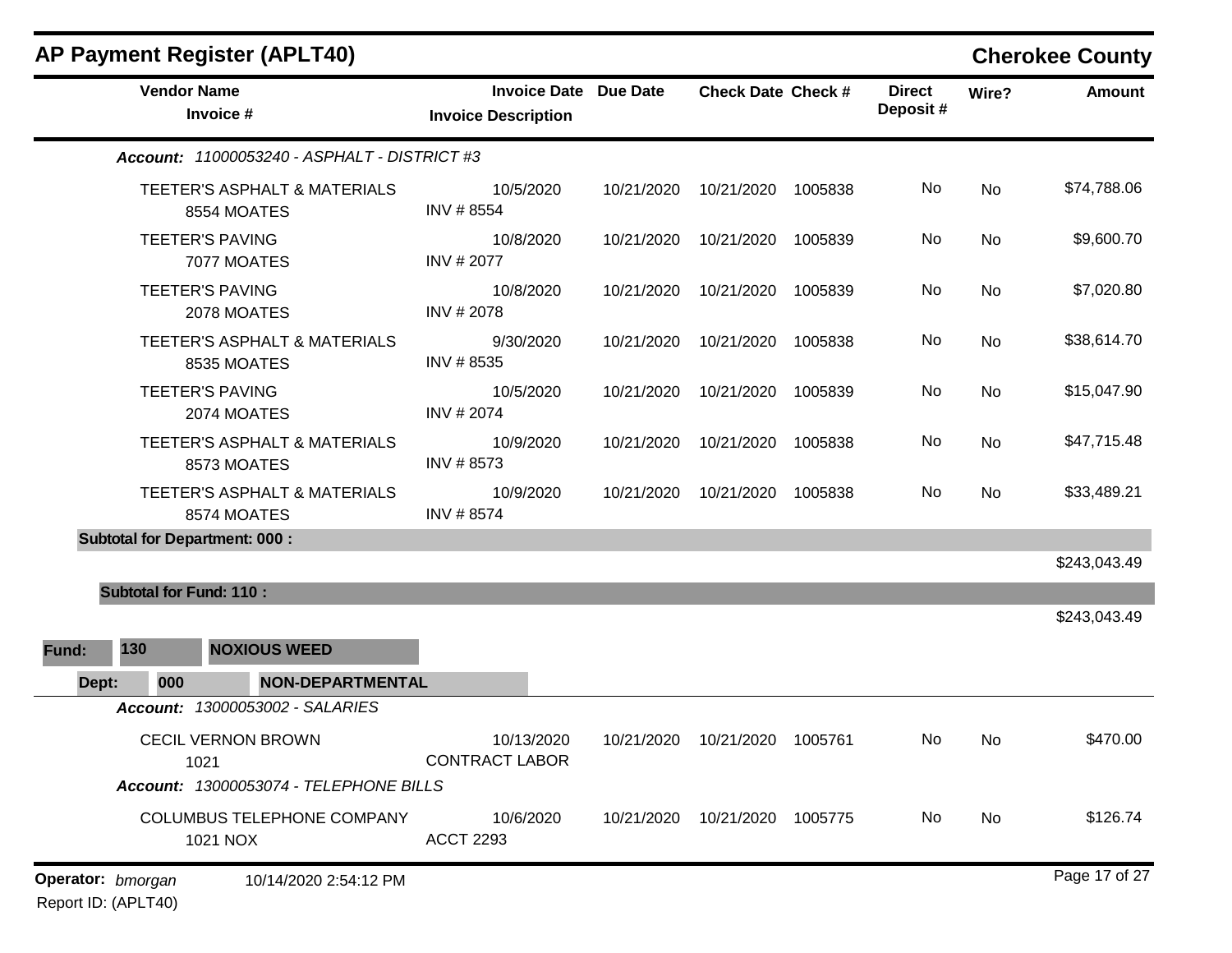|       |                  | <b>AP Payment Register (APLT40)</b>                          |                                                            |            |                                 |         |                           |       | <b>Cherokee County</b> |
|-------|------------------|--------------------------------------------------------------|------------------------------------------------------------|------------|---------------------------------|---------|---------------------------|-------|------------------------|
|       |                  | <b>Vendor Name</b><br>Invoice #                              | <b>Invoice Date Due Date</b><br><b>Invoice Description</b> |            | <b>Check Date Check #</b>       |         | <b>Direct</b><br>Deposit# | Wire? | <b>Amount</b>          |
|       |                  | <b>Subtotal for Department: 000:</b>                         |                                                            |            |                                 |         |                           |       |                        |
|       |                  | <b>Subtotal for Fund: 130:</b>                               |                                                            |            |                                 |         |                           |       | \$596.74               |
|       |                  |                                                              |                                                            |            |                                 |         |                           |       | \$596.74               |
| Fund: | 140              | <b>HEALTH</b>                                                |                                                            |            |                                 |         |                           |       |                        |
|       | 000<br>Dept:     | <b>NON-DEPARTMENTAL</b>                                      |                                                            |            |                                 |         |                           |       |                        |
|       |                  | Account: 14000053021 - PRINTING/OFFICE SUPPLIES<br>MCCARTY'S | 10/13/2020                                                 | 10/21/2020 | 10/21/2020                      | 1005811 | No                        | No    | \$31.44                |
|       |                  | 018006-00                                                    | INV 018006-00                                              |            |                                 |         |                           |       |                        |
|       | <b>KIPHS INC</b> | 7224                                                         | 10/7/2020<br><b>INV 7224</b>                               | 10/21/2020 | 10/21/2020                      | 1005808 | No                        | No    | \$3,199.30             |
|       |                  | <b>CHASE CARD SERVICES</b><br>1021                           | 10/13/2020<br>ACCT 4246311970005747                        | 10/21/2020 | 10/21/2020                      | 1005765 | No                        | No    | \$279.99               |
|       |                  | <b>CHASE CARD SERVICES</b><br>1021                           | 10/13/2020<br>ACCT 4246311970005747                        | 10/21/2020 | 10/21/2020                      | 1005765 | No                        | No    | \$104.65               |
|       |                  | Account: 14000053043 - HEALTH DEPT MED SUPPLIES              |                                                            |            |                                 |         |                           |       |                        |
|       |                  | COMMUNITY HEALTH CENTER OF SEK INC<br>1021                   | 10/13/2020<br><b>INV 836975</b>                            | 10/21/2020 | 10/21/2020                      | 1005778 | No                        | No    | \$108.28               |
|       |                  | <b>CHASE CARD SERVICES</b><br>1021                           | 10/13/2020<br>ACCT 4246311970005747                        | 10/21/2020 | 10/21/2020                      | 1005765 | No                        | No    | \$13.35                |
|       |                  | Account: 14000053072 - GAS, ELECTRIC, WATER/PHONE            |                                                            |            |                                 |         |                           |       |                        |
|       |                  | <b>CITY OF COLUMBUS</b><br>1021 HE                           | 10/7/2020<br>ACCT 07-17240-00                              | 10/21/2020 | 10/21/2020                      | 1005770 | No                        | No    | \$60.00                |
|       |                  | <b>Account: 14000053073 - MEETING COSTS</b>                  |                                                            |            |                                 |         |                           |       |                        |
|       |                  | HOPE COLE<br>1021                                            | 10/7/2020<br><b>REIMBURSEMENT</b>                          |            | 10/21/2020  10/21/2020  1005800 |         | No                        | No    | \$29.00                |
|       |                  | Account: 14000053075 - DUES/SUBSCRIPTIONS                    |                                                            |            |                                 |         |                           |       |                        |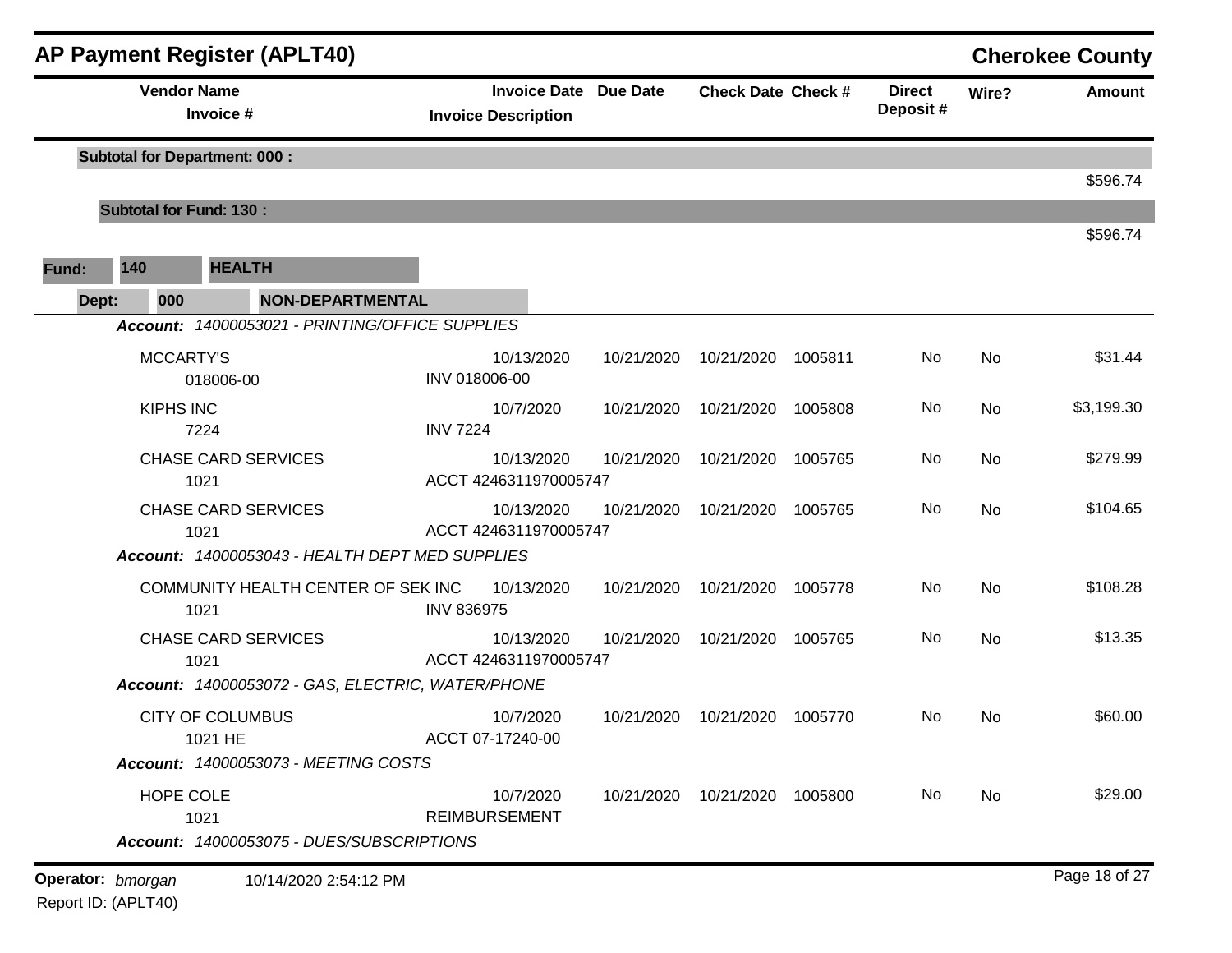| <b>AP Payment Register (APLT40)</b>                                                   |                    |                                                            |            |                           |         |                           |           | <b>Cherokee County</b> |
|---------------------------------------------------------------------------------------|--------------------|------------------------------------------------------------|------------|---------------------------|---------|---------------------------|-----------|------------------------|
| <b>Vendor Name</b><br>Invoice #                                                       |                    | <b>Invoice Date Due Date</b><br><b>Invoice Description</b> |            | <b>Check Date Check #</b> |         | <b>Direct</b><br>Deposit# | Wire?     | <b>Amount</b>          |
| CHEROKEE COUNTY NEWS-ADVOCATE<br>1021<br>Account: 14000053076 - PROFESSIONAL SERVICES | INV 300189795      | 10/13/2020                                                 | 10/21/2020 | 10/21/2020 1005766        |         | <b>No</b>                 | <b>No</b> | \$22.00                |
| <b>QUALITY PEST CONTROL INC</b><br>108473                                             | <b>INV 108473</b>  | 10/13/2020                                                 | 10/21/2020 | 10/21/2020 1005824        |         | <b>No</b>                 | <b>No</b> | \$50.00                |
| <b>DIGITAL WAVE</b><br>7123                                                           | <b>INV 7123</b>    | 10/7/2020                                                  | 10/21/2020 | 10/21/2020                | 1005786 | No                        | <b>No</b> | \$125.00               |
| CRAW-KAN TELEPHONE COOPERATIVE INC<br>1021 HE<br>Account: 14000053182 - CONTRACTS     | ACCT 129793        | 10/7/2020                                                  | 10/21/2020 | 10/21/2020                | 1005783 | No.                       | <b>No</b> | \$21.25                |
| COMMUNITY HEALTH CENTER OF SEK INC<br>4304                                            | <b>INV 4304</b>    | 10/7/2020                                                  | 10/21/2020 | 10/21/2020                | 1005778 | No                        | <b>No</b> | \$100.00               |
| CRAWFORD COUNTY HEALTH DEPT<br>1021                                                   |                    | 10/13/2020<br><b>CONTRACT SERVICES</b>                     | 10/21/2020 | 10/21/2020                | 1005782 | No.                       | No        | \$176.00               |
| MEDICAL WASTE SERVICES<br>W141062<br><b>Account: 14000053299 - S.P.A.R.K Planning</b> | <b>INV W141062</b> | 10/13/2020                                                 | 10/21/2020 | 10/21/2020                | 1005812 | No.                       | <b>No</b> | \$99.00                |
| <b>STRONGHOLD DATA</b><br>33894                                                       | <b>INV 33894</b>   | 10/7/2020                                                  | 10/21/2020 | 10/21/2020                | 1005835 | No                        | <b>No</b> | \$330.00               |
| TSI INCORPORATED<br>91258057                                                          | INV 91258057       | 10/13/2020                                                 | 10/21/2020 | 10/21/2020                | 1005843 | No.                       | No        | \$18,308.33            |
| DIGITAL-ALLY<br>1114558                                                               | INV 1114558        | 10/7/2020                                                  | 10/21/2020 | 10/21/2020                | 1005787 | No                        | <b>No</b> | \$1,370.00             |
| <b>Subtotal for Department: 000:</b>                                                  |                    |                                                            |            |                           |         |                           |           | \$24,427.59            |
| <b>Subtotal for Fund: 140:</b>                                                        |                    |                                                            |            |                           |         |                           |           |                        |

\$24,427.59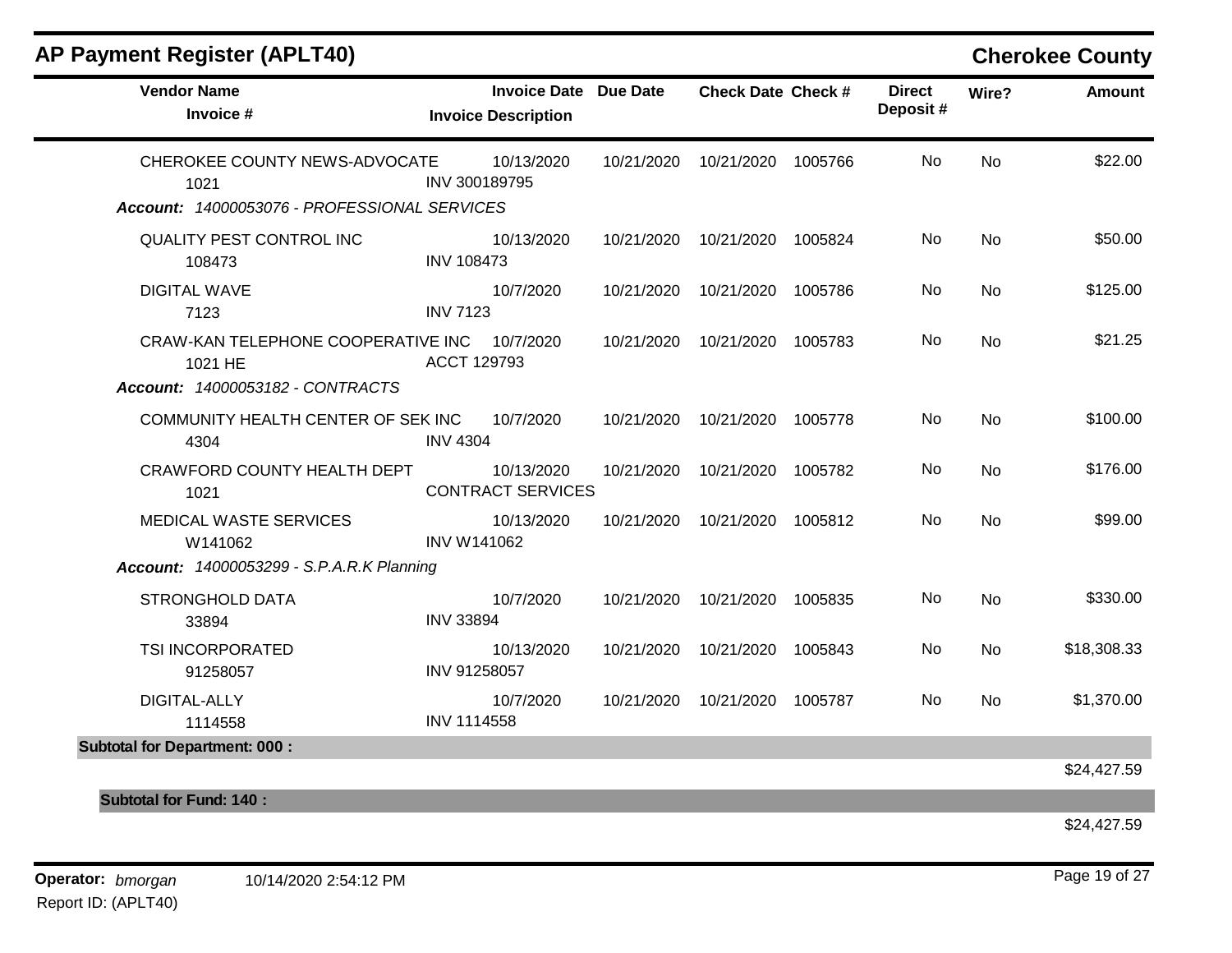|       |                                                                                | <b>AP Payment Register (APLT40)</b>             |                                                            |            |                           |         |                           |           | <b>Cherokee County</b> |
|-------|--------------------------------------------------------------------------------|-------------------------------------------------|------------------------------------------------------------|------------|---------------------------|---------|---------------------------|-----------|------------------------|
|       | <b>Vendor Name</b>                                                             | Invoice #                                       | <b>Invoice Date Due Date</b><br><b>Invoice Description</b> |            | <b>Check Date Check #</b> |         | <b>Direct</b><br>Deposit# | Wire?     | <b>Amount</b>          |
| Fund: | <b>DIRECT ELECTION</b><br>160                                                  |                                                 |                                                            |            |                           |         |                           |           |                        |
| Dept: | 000                                                                            | <b>NON-DEPARTMENTAL</b>                         |                                                            |            |                           |         |                           |           |                        |
|       |                                                                                | Account: 16000053021 - PRINTING/OFFICE SUPPLIES |                                                            |            |                           |         |                           |           |                        |
|       | LOCKWOOD ELECTIONS<br>669<br>Account: 16000053078 - LEGAL PRINTING/ADVERTISING |                                                 | 10/7/2020<br><b>INV 669</b>                                | 10/21/2020 | 10/21/2020                | 1005810 | No.                       | No        | \$284.59               |
|       |                                                                                |                                                 |                                                            |            |                           |         |                           |           |                        |
|       |                                                                                | <b>COLUMBUS NEWS REPORT</b><br>1021             | 10/6/2020<br>LEGAL NOTICES/GENERAL ELECTION                | 10/21/2020 | 10/21/2020                | 1005774 | No.                       | No        | \$648.00               |
|       |                                                                                | <b>COLUMBUS NEWS REPORT</b><br>1021 EL          | 10/6/2020<br>LEGAL NOTICES/QUESTION INSTRUCTIONS           |            | 10/21/2020 10/21/2020     | 1005774 | No                        | <b>No</b> | \$96.00                |
|       |                                                                                | <b>COLUMBUS NEWS REPORT</b><br>1021 EL3         | 10/6/2020<br><b>LEGAL NOTICE/PLACES &amp; DATES</b>        | 10/21/2020 | 10/21/2020                | 1005774 | No                        | No        | \$80.00                |
|       |                                                                                | <b>COLUMBUS NEWS REPORT</b><br>1021 EL2         | 10/6/2020<br>LEGAL NOTICES/JUDICIAL RETENTION              | 10/21/2020 | 10/21/2020                | 1005774 | No.                       | No        | \$108.00               |
|       |                                                                                | <b>COLUMBUS NEWS REPORT</b><br>1021 EL1         | 10/6/2020<br>LEGAL NOTICES/SUPREME COURT JUSTICES          | 10/21/2020 | 10/21/2020                | 1005774 | No                        | <b>No</b> | \$120.00               |
|       |                                                                                | <b>COLUMBUS NEWS REPORT</b><br>1001             | 10/6/2020<br><b>ELECTION OFFICERS NOTICE</b>               | 10/21/2020 | 10/21/2020                | 1005774 | No.                       | No        | \$64.00                |
|       |                                                                                | Account: 16000053079 - MAINT/REPAIRS MACH/EQUIP |                                                            |            |                           |         |                           |           |                        |
|       |                                                                                | ELECTION SYSTEMS & SOFTWARE<br>1158012          | 10/6/2020<br>INV 1158012                                   | 10/21/2020 | 10/21/2020                | 1005788 | No                        | No        | \$488.72               |
|       |                                                                                | <b>Subtotal for Department: 000:</b>            |                                                            |            |                           |         |                           |           |                        |
|       |                                                                                |                                                 |                                                            |            |                           |         |                           |           | \$1,889.31             |
|       | <b>Subtotal for Fund: 160:</b>                                                 |                                                 |                                                            |            |                           |         |                           |           |                        |
| Fund: | 190                                                                            | <b>SPECIAL BRIDGE BUILDIN</b>                   |                                                            |            |                           |         |                           |           | \$1,889.31             |

**Operator:** bmorgan 10/14/2020 2:54:12 PM Report ID: (APLT40)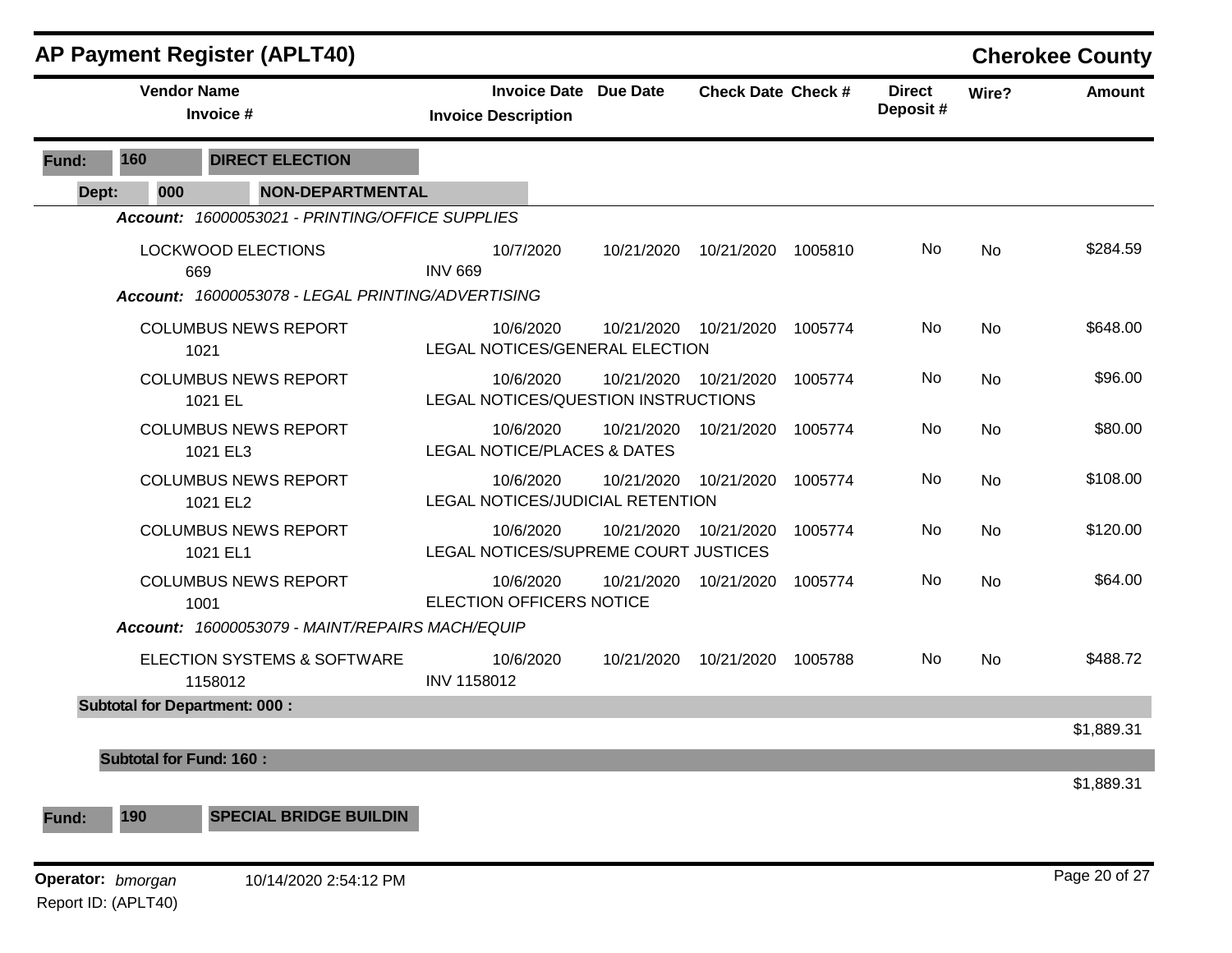|       |                                | <b>AP Payment Register (APLT40)</b>        |                                                 |             |                                                            |            |                           |         |                           |           | <b>Cherokee County</b> |
|-------|--------------------------------|--------------------------------------------|-------------------------------------------------|-------------|------------------------------------------------------------|------------|---------------------------|---------|---------------------------|-----------|------------------------|
|       | <b>Vendor Name</b>             | Invoice #                                  |                                                 |             | <b>Invoice Date Due Date</b><br><b>Invoice Description</b> |            | <b>Check Date Check #</b> |         | <b>Direct</b><br>Deposit# | Wire?     | Amount                 |
| Dept: | 000                            |                                            | <b>NON-DEPARTMENTAL</b>                         |             |                                                            |            |                           |         |                           |           |                        |
|       |                                |                                            | Account: 19000053089 - OTHER CONTRACTUAL        |             |                                                            |            |                           |         |                           |           |                        |
|       |                                | <b>SCHWAB-EATON</b><br>20.005-1 190 BRIDGE |                                                 | 20.005-1    | 9/29/2020                                                  | 10/21/2020 | 10/21/2020                | 1005831 | No                        | <b>No</b> | \$750.75               |
|       |                                | <b>Subtotal for Department: 000:</b>       |                                                 |             |                                                            |            |                           |         |                           |           |                        |
|       |                                |                                            |                                                 |             |                                                            |            |                           |         |                           |           | \$750.75               |
|       | <b>Subtotal for Fund: 190:</b> |                                            |                                                 |             |                                                            |            |                           |         |                           |           | \$750.75               |
| Fund: | 224                            |                                            | <b>CHEROKEE COUNTY 911</b>                      |             |                                                            |            |                           |         |                           |           |                        |
| Dept: | 000                            |                                            | <b>NON-DEPARTMENTAL</b>                         |             |                                                            |            |                           |         |                           |           |                        |
|       |                                |                                            | Account: 22400053300 - MISC PAID OUT            |             |                                                            |            |                           |         |                           |           |                        |
|       |                                | 1021                                       | CRAW-KAN TELEPHONE COOPERATIVE INC              |             | 10/6/2020<br>INV 1818SZ10901.052                           | 10/21/2020 | 10/21/2020                | 1005783 | No.                       | No        | \$98.00                |
|       |                                | <b>CENTURYLINK</b><br>1021 224             |                                                 |             | 10/13/2020<br>ACCT 313409961                               | 10/21/2020 | 10/21/2020                | 1005763 | No.                       | No        | \$952.00               |
|       |                                | <b>Subtotal for Department: 000:</b>       |                                                 |             |                                                            |            |                           |         |                           |           |                        |
|       |                                |                                            |                                                 |             |                                                            |            |                           |         |                           |           | \$1,050.00             |
|       | <b>Subtotal for Fund: 224:</b> |                                            |                                                 |             |                                                            |            |                           |         |                           |           |                        |
| Fund: | 230                            |                                            | <b>APPRAISER COSTS</b>                          |             |                                                            |            |                           |         |                           |           | \$1,050.00             |
| Dept: | 000                            |                                            | NON-DEPARTMENTAL                                |             |                                                            |            |                           |         |                           |           |                        |
|       |                                |                                            | Account: 23000053021 - PRINTING/OFFICE SUPPLIES |             |                                                            |            |                           |         |                           |           |                        |
|       | <b>SUMNERONE</b>               | 2650502                                    | Account: 23000053023 - EMPLOYEE FOOD/MEALS      | INV 2650502 | 10/6/2020                                                  | 10/21/2020 | 10/21/2020                | 1005836 | No.                       | No        | \$90.68                |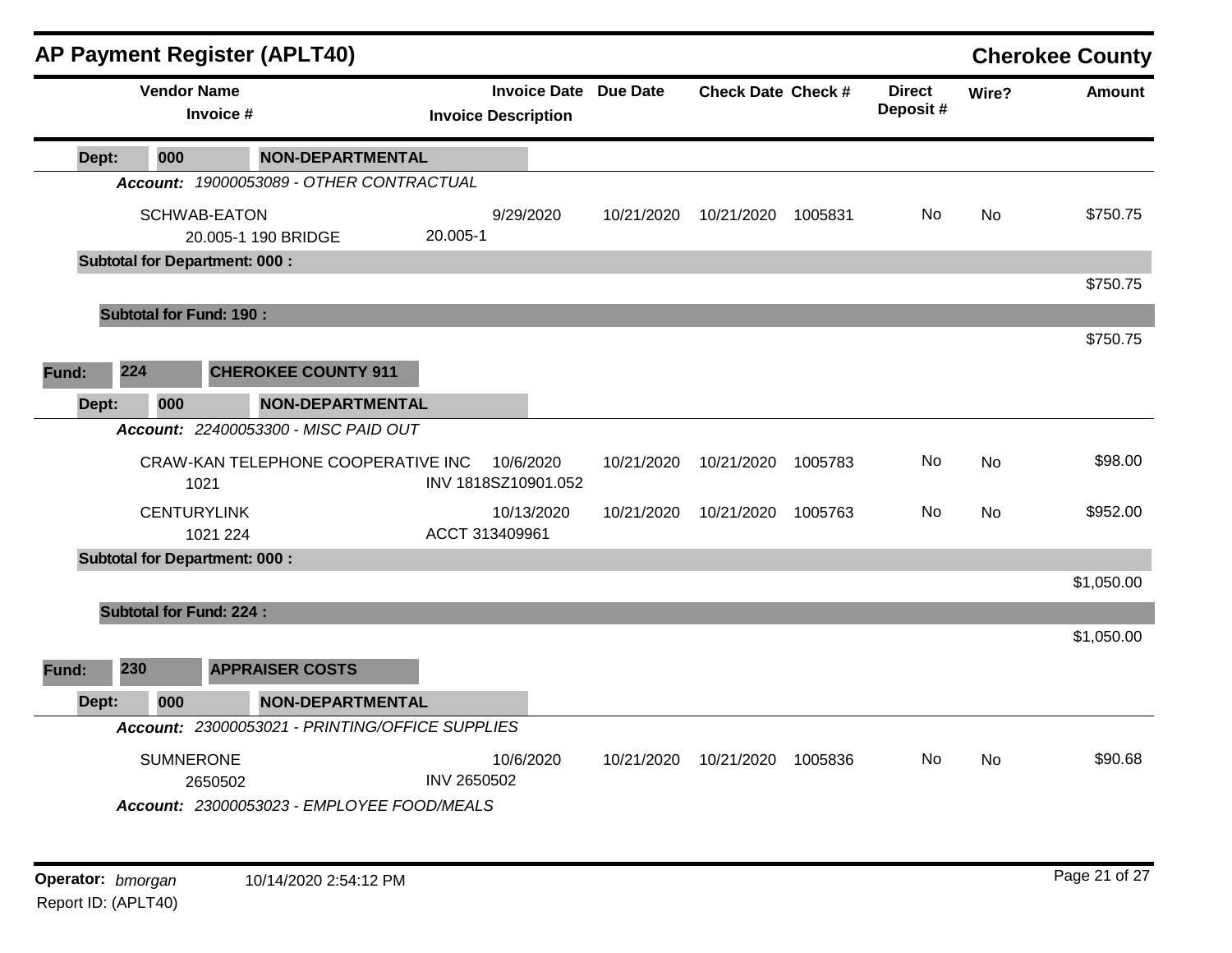| <b>AP Payment Register (APLT40)</b>                                                                                  |                                                            |            |                                     |         |                           |             | <b>Cherokee County</b> |
|----------------------------------------------------------------------------------------------------------------------|------------------------------------------------------------|------------|-------------------------------------|---------|---------------------------|-------------|------------------------|
| <b>Vendor Name</b><br>Invoice #                                                                                      | <b>Invoice Date Due Date</b><br><b>Invoice Description</b> |            | <b>Check Date Check #</b>           |         | <b>Direct</b><br>Deposit# | Wire?       | <b>Amount</b>          |
| <b>ASHLEY HARMAN</b><br>1021                                                                                         | 10/13/2020<br><b>REIMB/TRAVEL EXPENSES</b>                 | 10/21/2020 | 10/21/2020                          | 1005757 | No                        | <b>No</b>   | \$18.57                |
| <b>COMMERCE BANK</b><br>1021 APP1                                                                                    | 10/13/2020<br>ACCT 0000-3163-7697                          | 10/21/2020 | 10/21/2020 1005777                  |         | No.                       | No          | \$67.20                |
| <b>COMMERCE BANK</b><br>1021 APP                                                                                     | 10/13/2020<br>ACCT 0000-8660-5508                          | 10/21/2020 | 10/21/2020                          | 1005777 | No                        | No          | \$192.62               |
| Account: 23000053025 - PARTS/VEHICLE REPAIRS<br><b>COMMERCE BANK</b><br>1021 APP1<br>Account: 23000053030 - GASOLINE | 10/13/2020<br>ACCT 0000-3163-7697                          | 10/21/2020 | 10/21/2020 1005777                  |         | No                        | <b>No</b>   | \$57.98                |
| <b>ASHLEY HARMAN</b><br>1021                                                                                         | 10/13/2020<br>REIMB/TRAVEL EXPENSES                        | 10/21/2020 | 10/21/2020                          | 1005757 | No                        | No          | \$16.31                |
| <b>COMMERCE BANK</b><br>1021 APP                                                                                     | 10/13/2020<br>ACCT 0000-8660-5508                          | 10/21/2020 | 10/21/2020                          | 1005777 | No                        | <b>No</b>   | \$55.01                |
| Account: 23000053074 - TELEPHONE BILLS                                                                               |                                                            |            |                                     |         |                           |             |                        |
| COLUMBUS TELEPHONE COMPANY<br>1021                                                                                   | 10/6/2020<br><b>ACCT 7577</b>                              | 10/21/2020 | 10/21/2020                          | 1005775 | No                        | <b>No</b>   | \$246.76               |
| Account: 23000053076 - PROFESSIONAL SERVICES                                                                         |                                                            |            |                                     |         |                           |             |                        |
| <b>RODNEY SANDERS</b><br>20200805 APP                                                                                | 10/6/2020<br>INV 2020-080-5                                | 10/21/2020 | 10/21/2020                          | 1005829 | No                        | <b>No</b>   | \$1,308.75             |
| <b>RODNEY SANDERS</b><br>2020-09-02                                                                                  | 10/13/2020<br>INV 2020-09-02                               | 10/21/2020 | 10/21/2020                          | 1005829 | No                        | <b>No</b>   | \$445.00               |
| <b>Account: 23000053077 - HOTEL RENTALS</b>                                                                          |                                                            |            |                                     |         |                           |             |                        |
| A OLILICY LIADMANI                                                                                                   | 10/12/200                                                  |            | $10/21/2020$ $10/21/2020$ $1005757$ |         | $N_{\alpha}$              | $N_{\rm A}$ | <b>C107 21</b>         |

| ASHLEY HARMAN        | 10/13/2020            | 10/21/2020 | 10/21/2020 | 1005757 | No | No | \$107.21 |
|----------------------|-----------------------|------------|------------|---------|----|----|----------|
| 1021                 | REIMB/TRAVEL EXPENSES |            |            |         |    |    |          |
| <b>COMMERCE BANK</b> | 10/13/2020            | 10/21/2020 | 10/21/2020 | 1005777 | No | No | \$846.22 |
| 1021 APP             | ACCT 0000-8660-5508   |            |            |         |    |    |          |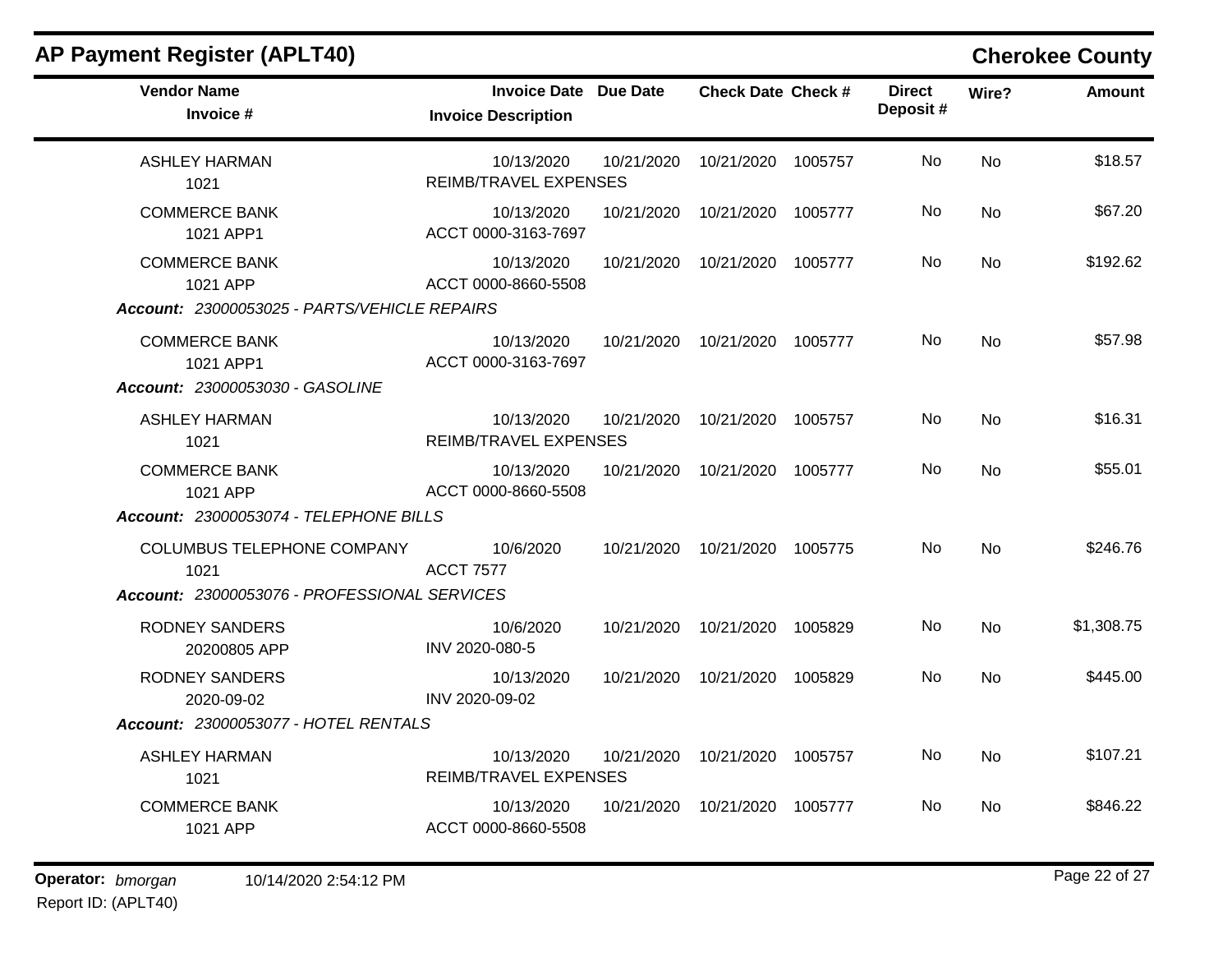| AP Payment Register (APLT40)                                                     |                                                   |                 |                           |         |                           |           | <b>Cherokee County</b> |
|----------------------------------------------------------------------------------|---------------------------------------------------|-----------------|---------------------------|---------|---------------------------|-----------|------------------------|
| <b>Vendor Name</b><br>Invoice #                                                  | <b>Invoice Date</b><br><b>Invoice Description</b> | <b>Due Date</b> | <b>Check Date Check #</b> |         | <b>Direct</b><br>Deposit# | Wire?     | <b>Amount</b>          |
| <b>COMMERCE BANK</b><br>1021 APP1<br><b>Subtotal for Department: 000:</b>        | 10/13/2020<br>ACCT 0000-3163-7697                 | 10/21/2020      | 10/21/2020                | 1005777 | No.                       | <b>No</b> | \$76.64                |
|                                                                                  |                                                   |                 |                           |         |                           |           | \$3,528.95             |
| <b>Subtotal for Fund: 230:</b>                                                   |                                                   |                 |                           |         |                           |           |                        |
| 265<br>PAYROLL WITHOLDING FU<br>Fund:<br>Dept:<br>000<br><b>NON-DEPARTMENTAL</b> |                                                   |                 |                           |         |                           |           | \$3,528.95             |
| Account: 26500021600 - INSURANCE LIABILITY                                       |                                                   |                 |                           |         |                           |           |                        |
| <b>MERITAIN HEALTH</b><br>PR-107202011910                                        | 10/7/2020<br>Automatic Invoice From Payroll       | 10/7/2020       | 10/21/2020                | 1005815 | No                        | No        | \$17.60                |
| <b>MERITAIN HEALTH</b><br>PR-107202011910                                        | 10/7/2020<br>Automatic Invoice From Payroll       | 10/7/2020       | 10/21/2020                | 1005815 | No                        | No        | \$1,871.76             |
| <b>MERITAIN HEALTH</b><br>PR-107202011910                                        | 10/7/2020<br>Automatic Invoice From Payroll       | 10/7/2020       | 10/21/2020                | 1005815 | No                        | <b>No</b> | \$1,167.84             |
| <b>MERITAIN HEALTH</b><br>PR-107202011910                                        | 10/7/2020<br>Automatic Invoice From Payroll       | 10/7/2020       | 10/21/2020                | 1005815 | No                        | <b>No</b> | \$151.13               |
| <b>MERITAIN HEALTH</b><br>PR-107202011910                                        | 10/7/2020<br>Automatic Invoice From Payroll       | 10/7/2020       | 10/21/2020                | 1005815 | No                        | No        | \$3,340.96             |
| <b>MERITAIN HEALTH</b><br>PR-107202011910                                        | 10/7/2020<br>Automatic Invoice From Payroll       | 10/7/2020       | 10/21/2020                | 1005815 | No                        | <b>No</b> | \$2,744.99             |
| <b>MERITAIN HEALTH</b><br>PR-107202011910                                        | 10/7/2020<br>Automatic Invoice From Payroll       | 10/7/2020       | 10/21/2020                | 1005815 | No                        | <b>No</b> | \$144.55               |
| <b>MERITAIN HEALTH</b><br>PR-107202011910                                        | 10/7/2020<br>Automatic Invoice From Payroll       | 10/7/2020       | 10/21/2020                | 1005815 | No                        | No        | \$58.36                |
| <b>MERITAIN HEALTH</b><br>PR-107202011910                                        | 10/7/2020<br>Automatic Invoice From Payroll       | 10/7/2020       | 10/21/2020                | 1005815 | No                        | No        | \$24.28                |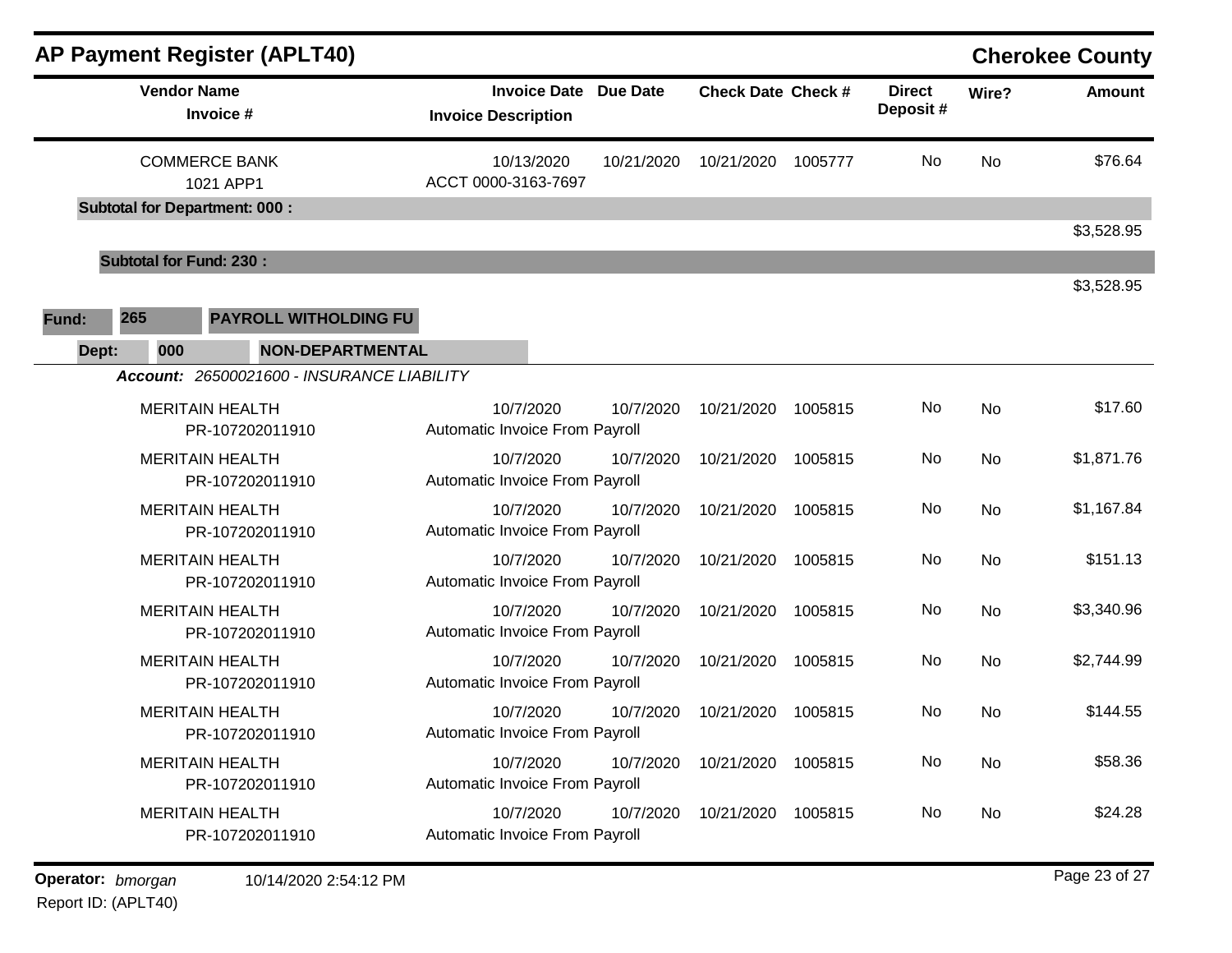| <b>AP Payment Register (APLT40)</b>                                          |                                                            |            |                           |         |                           |           | <b>Cherokee County</b> |
|------------------------------------------------------------------------------|------------------------------------------------------------|------------|---------------------------|---------|---------------------------|-----------|------------------------|
| <b>Vendor Name</b><br>Invoice #                                              | <b>Invoice Date Due Date</b><br><b>Invoice Description</b> |            | <b>Check Date Check #</b> |         | <b>Direct</b><br>Deposit# | Wire?     | <b>Amount</b>          |
| <b>MERITAIN HEALTH</b><br>PR-107202011910                                    | 10/7/2020<br>Automatic Invoice From Payroll                | 10/7/2020  | 10/21/2020                | 1005815 | No                        | <b>No</b> | \$28.78                |
| <b>MERITAIN HEALTH</b><br>PR-107202011910                                    | 10/7/2020<br>Automatic Invoice From Payroll                | 10/7/2020  | 10/21/2020                | 1005815 | No.                       | No        | \$47.12                |
| <b>Subtotal for Department: 000:</b>                                         |                                                            |            |                           |         |                           |           | \$9,597.37             |
| <b>Subtotal for Fund: 265:</b><br>300<br><b>SERVICE FOR ELDERLY</b><br>Fund: |                                                            |            |                           |         |                           |           | \$9,597.37             |
| Dept:<br><b>NON-DEPARTMENTAL</b><br>000                                      |                                                            |            |                           |         |                           |           |                        |
| Account: 30000053072 - GAS, ELECTRIC, WATER                                  |                                                            |            |                           |         |                           |           |                        |
| <b>CITY OF COLUMBUS</b><br>1021 ELD                                          | 10/6/2020<br>ACCT 07-48820-01                              | 10/21/2020 | 10/21/2020                | 1005770 | No                        | No        | \$56.86                |
| <b>KANSAS GAS SERVICE</b><br>1021 ELD                                        | 10/6/2020<br>ACCT 510074383 1179346 45                     | 10/21/2020 | 10/21/2020                | 1005803 | No                        | <b>No</b> | \$31.37                |
| <b>CITY OF GALENA</b><br>1021                                                | 10/6/2020<br>ACCT 10006000                                 | 10/21/2020 | 10/21/2020                | 1005771 | No                        | <b>No</b> | \$117.44               |
| Account: 30000053074 - TELEPHONE BILLS                                       |                                                            |            |                           |         |                           |           |                        |
| <b>CENTURYLINK</b><br>1021 ELD                                               | 10/7/2020<br>ACCT 313355170                                | 10/21/2020 | 10/21/2020                | 1005763 | No                        | <b>No</b> | \$93.91                |
| <b>CENTURYLINK</b><br>1021                                                   | 10/6/2020<br>ACCT 320494722                                | 10/21/2020 | 10/21/2020                | 1005762 | No                        | No        | \$2.80                 |
| <b>CENTURYLINK</b><br>1021 ELD                                               | 10/6/2020<br>ACT 320497874                                 | 10/21/2020 | 10/21/2020                | 1005762 | No                        | No        | \$2.80                 |
| <b>CENTURYLINK</b><br>1021                                                   | 10/7/2020<br>ACCT 313571296                                | 10/21/2020 | 10/21/2020                | 1005763 | No                        | <b>No</b> | \$80.36                |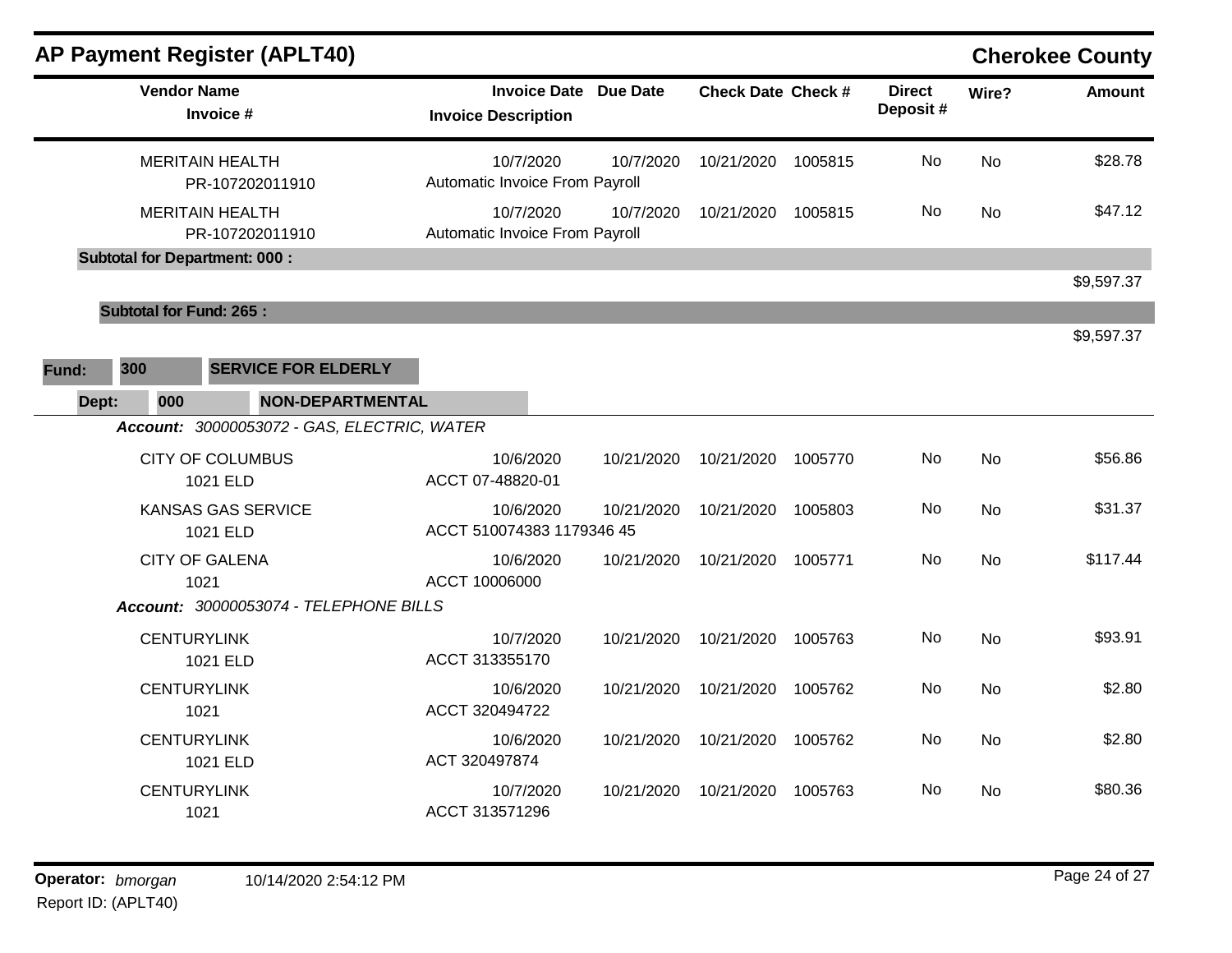|       |                                 | <b>AP Payment Register (APLT40)</b>                            |                                                   |  |                 |                           |         |                           |           | <b>Cherokee County</b> |
|-------|---------------------------------|----------------------------------------------------------------|---------------------------------------------------|--|-----------------|---------------------------|---------|---------------------------|-----------|------------------------|
|       | <b>Vendor Name</b><br>Invoice # |                                                                | <b>Invoice Date</b><br><b>Invoice Description</b> |  | <b>Due Date</b> | <b>Check Date Check #</b> |         | <b>Direct</b><br>Deposit# | Wire?     | <b>Amount</b>          |
|       |                                 | <b>Subtotal for Department: 000:</b>                           |                                                   |  |                 |                           |         |                           |           |                        |
|       |                                 |                                                                |                                                   |  |                 |                           |         |                           |           | \$385.54               |
|       | <b>Subtotal for Fund: 300:</b>  |                                                                |                                                   |  |                 |                           |         |                           |           | \$385.54               |
| Fund: | 330                             | <b>SEWER DISTRICT#1 OPER</b>                                   |                                                   |  |                 |                           |         |                           |           |                        |
| Dept: | 000                             | <b>NON-DEPARTMENTAL</b>                                        |                                                   |  |                 |                           |         |                           |           |                        |
|       |                                 | Account: 33000053072 - GAS, ELECTRIC, WATER                    |                                                   |  |                 |                           |         |                           |           |                        |
|       |                                 | EMPIRE DISTRICT ELECTRIC COMPANY<br>059522-21-9 SEWER 0        | 9/28/2020<br>ACCT # 059522-21-9                   |  | 10/21/2020      | 10/21/2020                | 1005789 | No                        | <b>No</b> | \$54.05                |
|       |                                 | EMPIRE DISTRICT ELECTRIC COMPANY<br>369339-68-4 SEWER 0        | 9/29/2020<br>ACCT #369339-68-4                    |  | 10/21/2020      | 10/21/2020                | 1005789 | No                        | <b>No</b> | \$118.36               |
|       |                                 | EMPIRE DISTRICT ELECTRIC COMPANY<br>866807-56-3 SEWER 0        | 9/30/2020<br>ACCT #866807-56-3                    |  | 10/21/2020      | 10/21/2020                | 1005789 | No                        | <b>No</b> | \$158.05               |
|       |                                 | EMPIRE DISTRICT ELECTRIC COMPANY<br>487490-67-4 SEWER 0        | 9/28/2020<br>ACCT #487490-67-4                    |  | 10/21/2020      | 10/21/2020                | 1005789 | No                        | <b>No</b> | \$38.11                |
|       |                                 | EMPIRE DISTRICT ELECTRIC COMPANY<br>535793-78-0 SEWER 0        | 9/28/2020<br>ACCT #535793-78-0                    |  | 10/21/2020      | 10/21/2020                | 1005789 | No                        | <b>No</b> | \$34.34                |
|       |                                 | <b>EMPIRE DISTRICT ELECTRIC COMPANY</b><br>547731-85-1 SEWER 0 | 9/28/2020<br>ACCT #547731-85-1                    |  | 10/21/2020      | 10/21/2020                | 1005789 | No                        | <b>No</b> | \$753.12               |
|       |                                 | <b>Subtotal for Department: 000:</b>                           |                                                   |  |                 |                           |         |                           |           |                        |
|       |                                 |                                                                |                                                   |  |                 |                           |         |                           |           | \$1,156.03             |
|       | <b>Subtotal for Fund: 330:</b>  |                                                                |                                                   |  |                 |                           |         |                           |           |                        |
|       |                                 |                                                                |                                                   |  |                 |                           |         |                           |           | \$1,156.03             |
| Fund: | 413                             | <b>ATTORNEY APPLICATION</b>                                    |                                                   |  |                 |                           |         |                           |           |                        |
| Dept: | 000                             | NON-DEPARTMENTAL                                               |                                                   |  |                 |                           |         |                           |           |                        |
|       |                                 | Account: 41300053029 - MISC SUPPLIES                           |                                                   |  |                 |                           |         |                           |           |                        |

Report ID: (APLT40)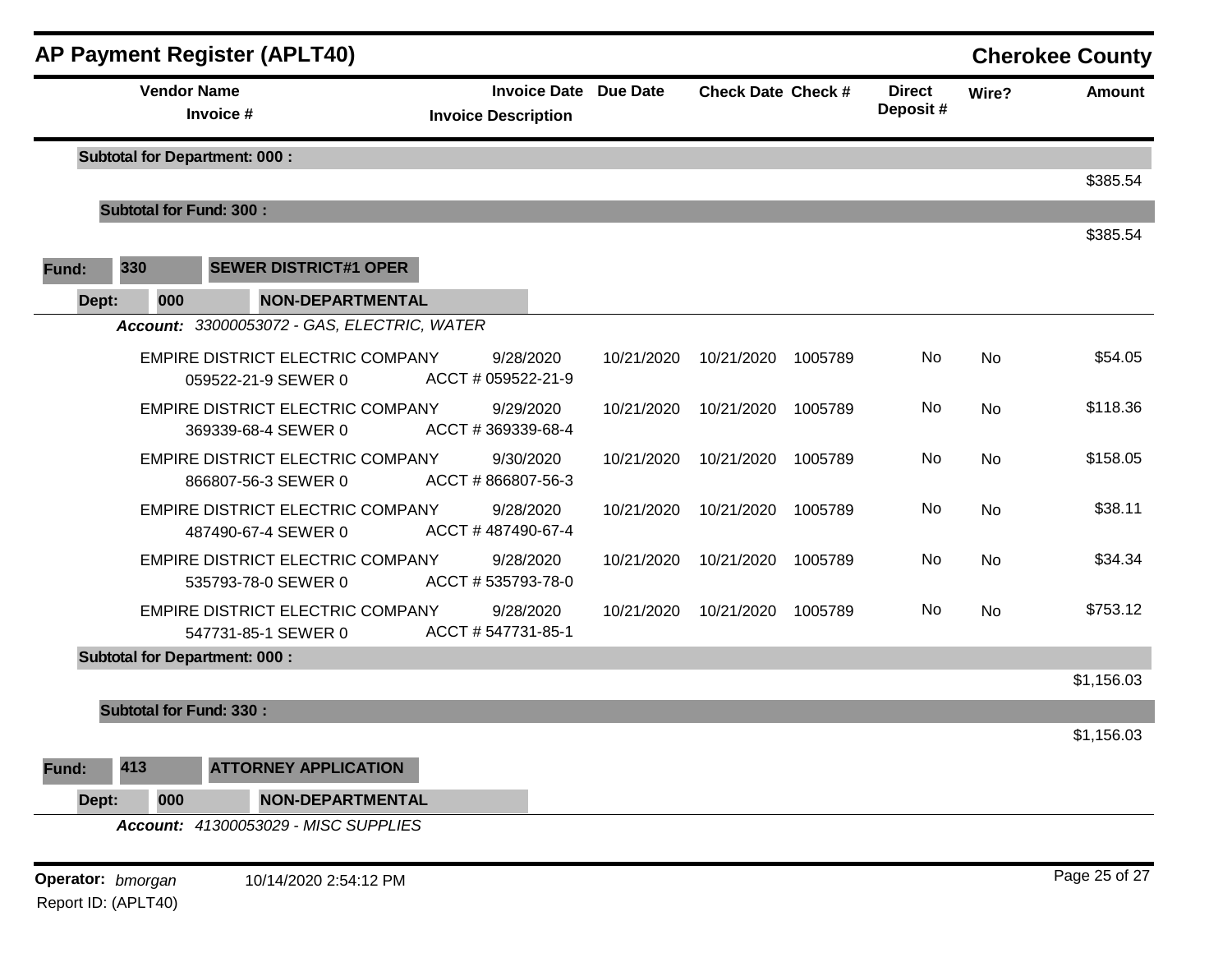|                               |                                      | <b>AP Payment Register (APLT40)</b>  |                                                            |            |                           |         |                                   |           | <b>Cherokee County</b> |
|-------------------------------|--------------------------------------|--------------------------------------|------------------------------------------------------------|------------|---------------------------|---------|-----------------------------------|-----------|------------------------|
|                               | <b>Vendor Name</b><br>Invoice #      |                                      | <b>Invoice Date Due Date</b><br><b>Invoice Description</b> |            | <b>Check Date Check #</b> |         | <b>Direct</b><br>Deposit#         | Wire?     | Amount                 |
| NATALINIS AUTOMOTIVE<br>23019 |                                      | 10/13/2020<br><b>ACCT 23019</b>      | 10/21/2020                                                 | 10/21/2020 | 1005819                   | No      | <b>No</b>                         | \$20.66   |                        |
|                               | <b>Subtotal for Department: 000:</b> |                                      |                                                            |            |                           |         |                                   |           | \$20.66                |
|                               | <b>Subtotal for Fund: 413:</b>       |                                      |                                                            |            |                           |         |                                   |           |                        |
|                               |                                      |                                      |                                                            |            |                           |         |                                   |           | \$20.66                |
| 490<br>Fund:                  |                                      | <b>SPECIAL LAW ENFORCEM</b>          |                                                            |            |                           |         |                                   |           |                        |
| Dept:                         | 000                                  | <b>NON-DEPARTMENTAL</b>              |                                                            |            |                           |         |                                   |           |                        |
|                               |                                      | Account: 49000053300 - MISC PAID OUT |                                                            |            |                           |         |                                   |           |                        |
|                               | <b>COMMERCE BANK</b><br>1021SH2      |                                      | 10/14/2020<br>ACCT 0000-1930-1258                          | 10/21/2020 | 10/21/2020                | 1005777 | No                                | <b>No</b> | \$105.73               |
|                               | <b>COMMERCE BANK</b><br>1021 SH4     |                                      | 10/14/2020<br>ACCT 0000-0188-4600                          | 10/21/2020 | 10/21/2020                | 1005777 | No                                | No        | \$35.22                |
|                               | <b>COMMERCE BANK</b><br>1021 SH1     |                                      | 10/14/2020<br>ACCT 0000-0198-5019                          | 10/21/2020 | 10/21/2020                | 1005777 | No.                               | <b>No</b> | \$288.99               |
|                               | <b>Subtotal for Department: 000:</b> |                                      |                                                            |            |                           |         |                                   |           |                        |
|                               |                                      |                                      |                                                            |            |                           |         |                                   |           | \$429.94               |
|                               | <b>Subtotal for Fund: 490:</b>       |                                      |                                                            |            |                           |         |                                   |           |                        |
|                               |                                      |                                      |                                                            |            |                           |         |                                   |           | \$429.94               |
|                               |                                      |                                      |                                                            |            |                           |         | Total for Bank 1 Account 1120298: |           | \$348,486.66           |
|                               | ***** Total Invoices Paid:           |                                      |                                                            |            |                           |         |                                   |           | \$348,486.66           |